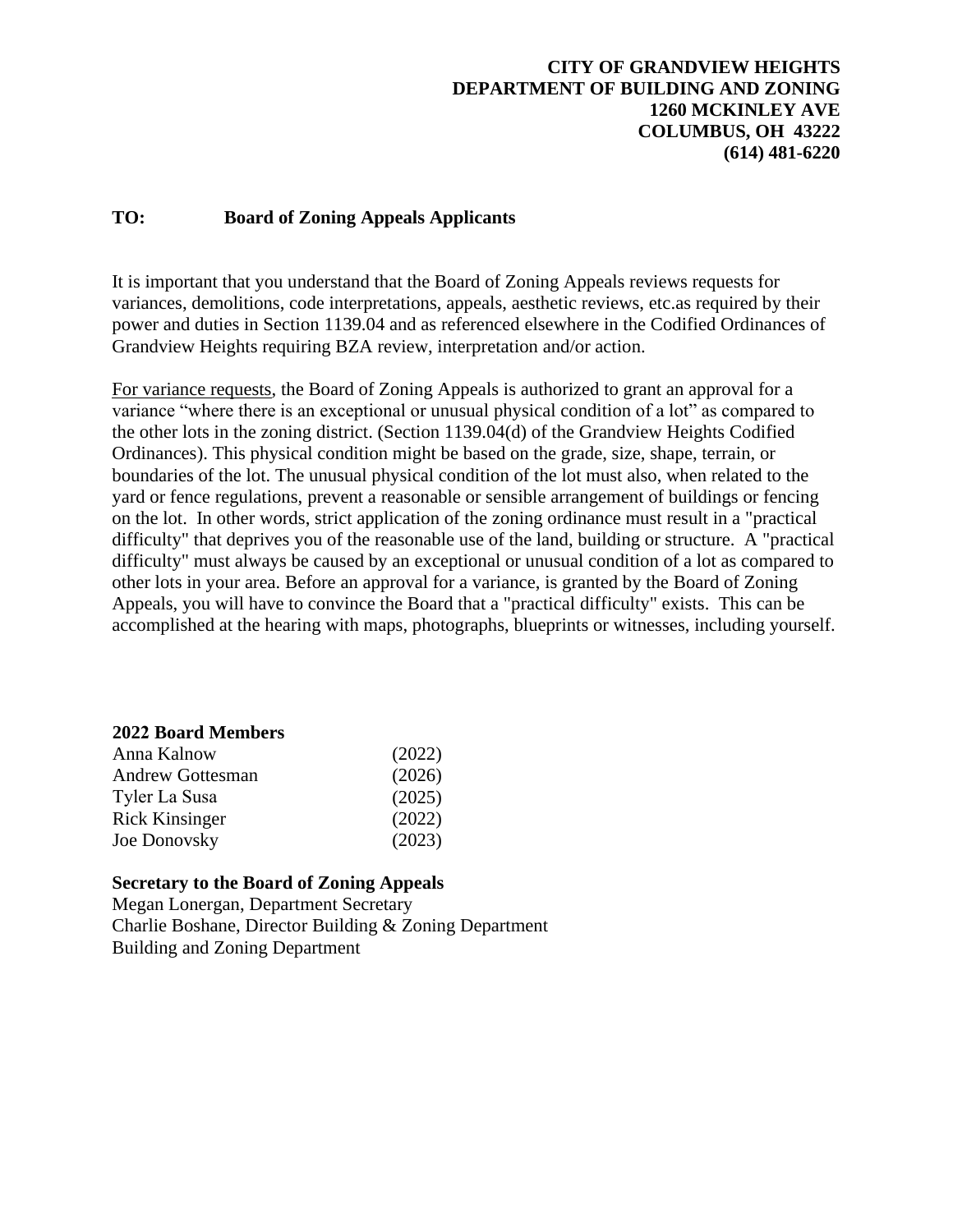### **CITY OF GRANDVIEW HEIGHTS DEPARTMENT OF BUILDING AND ZONING 1260 MCKINLEY AVENUE COLUMBUS, OH 43222 (614) 481-6220**

# **BOARD OF ZONING APPEALS APPLICATION**

|                                |                                                                                            | Telephone No. __________________Work/Cell No. ______________________Email: _________________________                                                                                                                                                                            |  |  |  |
|--------------------------------|--------------------------------------------------------------------------------------------|---------------------------------------------------------------------------------------------------------------------------------------------------------------------------------------------------------------------------------------------------------------------------------|--|--|--|
|                                |                                                                                            |                                                                                                                                                                                                                                                                                 |  |  |  |
|                                |                                                                                            |                                                                                                                                                                                                                                                                                 |  |  |  |
| Other:                         | Zoning District: Circle One RS-1 RS-2 RD RA RPU<br><u> 1989 - Johann Barbara, martxa a</u> |                                                                                                                                                                                                                                                                                 |  |  |  |
| interpretation and/or action.) |                                                                                            | (Nature of Request: Variance, Appeal, Interpretation, Aesthetic Review, Demolition Review<br>and/or other item(s) as listed in the BZA Powers and Duties Section 1139.04 and as referenced<br>elsewhere in the Codified Ordinance of Grandview Heights as requiring BZA review, |  |  |  |
|                                |                                                                                            | Ordinance Section                                                                                                                                                                                                                                                               |  |  |  |
|                                |                                                                                            |                                                                                                                                                                                                                                                                                 |  |  |  |
|                                | Ordinance Section                                                                          |                                                                                                                                                                                                                                                                                 |  |  |  |
|                                |                                                                                            | The exceptional or unusual physical condition of my lot can be described as follows:                                                                                                                                                                                            |  |  |  |
|                                |                                                                                            |                                                                                                                                                                                                                                                                                 |  |  |  |
|                                | that deprives me of the reasonable use of my property as follows:                          | The above-described exceptional or physical condition of my lot creates a "practical difficulty"<br>,我们也不能在这里的时候,我们也不能在这里的时候,我们也不能会在这里的时候,我们也不能会在这里的时候,我们也不能会在这里的时候,我们也不能会在这里的时候,我们也不                                                                                           |  |  |  |
|                                |                                                                                            |                                                                                                                                                                                                                                                                                 |  |  |  |
|                                |                                                                                            | $\text{Date:}$                                                                                                                                                                                                                                                                  |  |  |  |
|                                |                                                                                            |                                                                                                                                                                                                                                                                                 |  |  |  |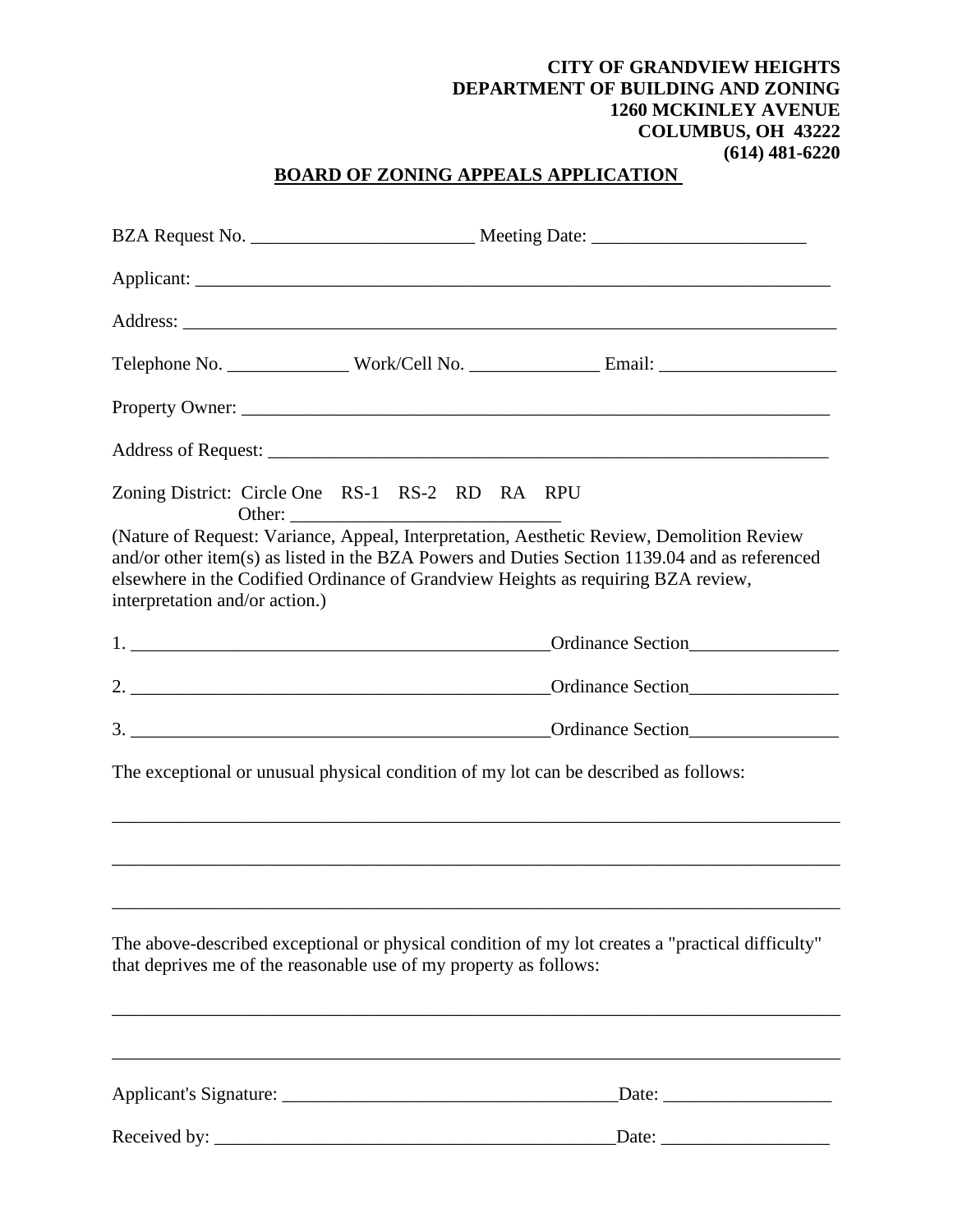# City of Grandview Heights 2022 Board of Zoning Appeals Schedule & Submission Matrix

| Applicant & City Action<br>Required                                      | <b>Applicant Action</b><br>Required     | <b>City Action Required</b>                 | <b>City Action Required</b>                 | <b>Applicant Action</b><br>Required | <b>City Action Required</b>          |                                         |
|--------------------------------------------------------------------------|-----------------------------------------|---------------------------------------------|---------------------------------------------|-------------------------------------|--------------------------------------|-----------------------------------------|
| <b>Pre-application</b><br><b>Meeting with City</b><br>Staff <sup>*</sup> | <b>Application</b><br>Deadline * By 4pm | <b>Application to</b><br><b>Local Paper</b> | <b>Agenda Published</b><br>on City Web-Site | <b>Mail Notices</b>                 | Packets to BZA,<br><b>City Staff</b> | <b>Meeting Date</b><br>$7:00 \text{pm}$ |
| December 14, 2021                                                        | December 21, 2021                       | December 28, 2021                           | December 28, 2021                           | December 28, 2021                   | January 5, 2022                      | January 12, 2022                        |
| January 11, 2022                                                         | January 18, 2022                        | January 25, 2022                            | January 25, 2022                            | January 25, 2022                    | February 2, 2022                     | February 9, 2022                        |
| February 8, 2022                                                         | February 15, 2022                       | February 22, 2022                           | February 22, 2022                           | February 22, 2022                   | March 2, 2022                        | March 9, 2022                           |
| March 15, 2022                                                           | March 22, 2022                          | March 29, 2022                              | March 29, 2022                              | March 29, 2022                      | April 6, 2022                        | April 13, 2022                          |
| April 12, 2022                                                           | April 19, 2022                          | April 26, 2022                              | April 26, 2022                              | April 26, 2022                      | May 4, 2022                          | May 11, 2022                            |
| May 10, 2022                                                             | May 17, 2022                            | May 24, 2022                                | May 24, 2022                                | May 24, 2022                        | June 1, 2022                         | June 8, 2022                            |
| June 14, 2022                                                            | June 21, 2022                           | June 28, 2022                               | June 28, 2022                               | June 28, 2022                       | July 6, 2022                         | July 13, 2022                           |
| July 12, 2022                                                            | July 19, 2022                           | July 26, 2022                               | July 26, 2022                               | July 26, 2022                       | August 3, 2022                       | August 10, 2022                         |
| August 16, 2022                                                          | August 23, 2022                         | August 30, 2022                             | August 30, 2022                             | August 30, 2022                     | September 7, 2022                    | September 14, 2022                      |
| September 13, 2022                                                       | September 20, 2022                      | September 27, 2022                          | September 27, 2022                          | September 27, 2022                  | October 5, 2022                      | October 12, 2022                        |
| October 11, 2022                                                         | October 18, 2022                        | October 25, 2022                            | October 25, 2022                            | October 25, 2022                    | November 2, 2022                     | November 9, 2022                        |
| November 15, 2022                                                        | November 22, 2022                       | November 29, 2022                           | November 29, 2022                           | November 29, 2022                   | December 7, 2022                     | December 14, 2022                       |

Minimum notice is 15 days to property owners. The applicant is required to use Lot Owner Notice Diagram (Page 7 of application) and notify surrounding properties prior to the meeting of the Board of Zoning Appeals.

\*Applicants shall meet with staff one week prior to any application submittal. At application deadline if the application is deemed inadequate applicant will be notified and moved to the next month's meeting.

Board of Zoning Appeals typically meets the second Wednesday (non-holiday) of each month at 7:00pm at 1016 Grandview Avenue,

Unless otherwise published.

Applicants must be in attendance at the meeting of the Board of Zoning Appeals.

Please contact Megan Lonergan at 614-481-6220 with questions about applications.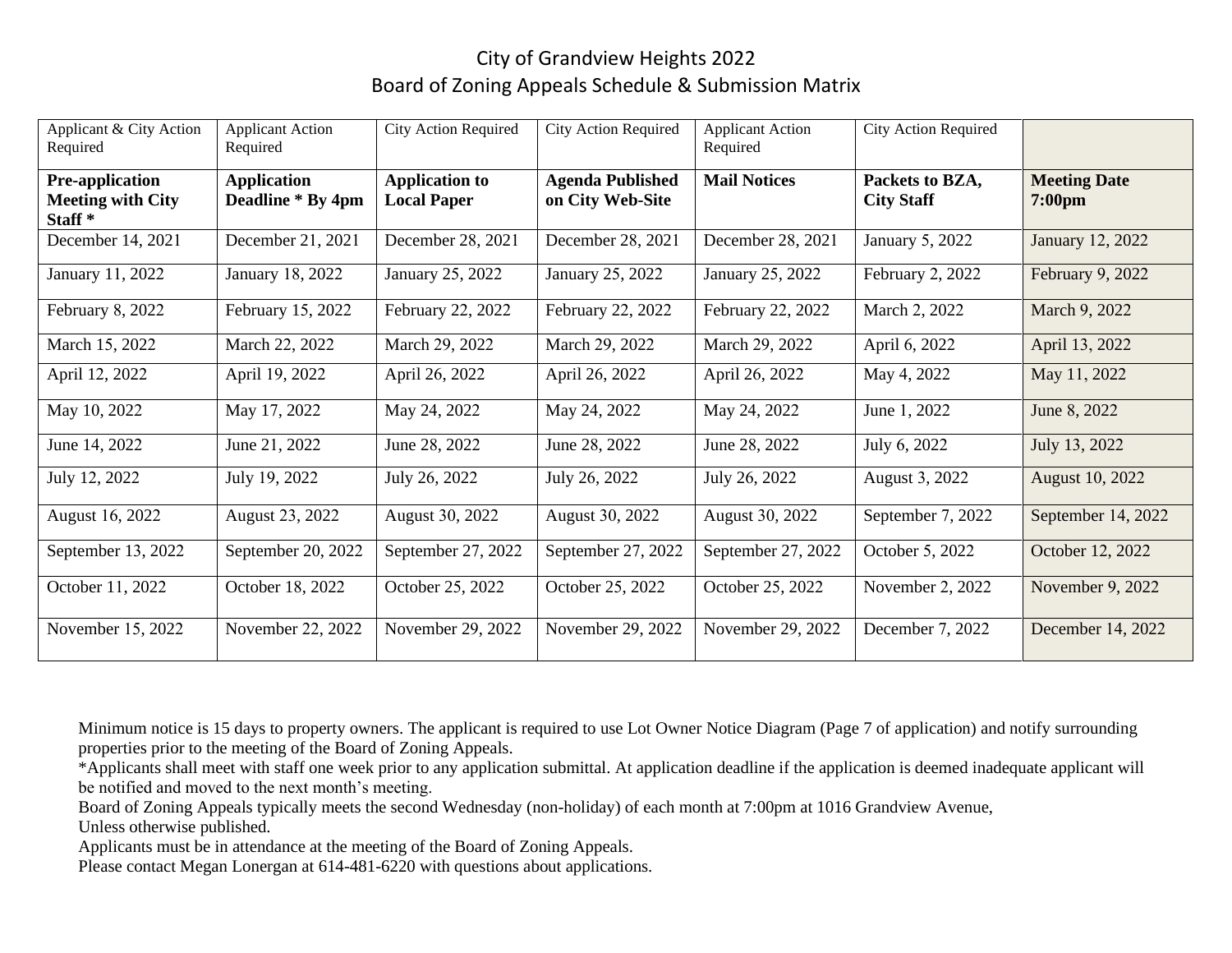### **CITY OF GRANDVIEW HEIGHTS DEPARTMENT OF BUILDING AND ZONING 1260 MCKINLEY AVENUE COLUMBUS, OH 43222 (614) 481-6220**

# **N O T I C E**

*Date: \_\_\_\_\_\_\_\_\_\_\_\_\_\_\_\_\_\_ To: \_\_\_\_\_\_\_\_\_\_\_\_\_\_\_\_\_\_\_\_\_\_\_\_\_\_\_\_\_\_\_*

*\_\_\_\_\_\_\_\_\_\_\_\_\_\_\_\_\_\_\_\_\_\_\_\_\_\_\_\_\_\_\_*

*\_\_\_\_\_\_\_\_\_\_\_\_\_\_\_\_\_\_\_\_\_\_\_\_\_\_\_\_\_\_\_*

*Please be advised that* 

*(Name)*

*has applied to the City of Grandview Heights Board of Zoning Appeals for a* 

*(Type of Request related to BZA Power and Duties 1139.04 & Codified Ordinances Requirements for the BZA, i.e., variances, demolition, appeal, interpretation, aesthetic review, etc.)*

*\_\_\_\_\_\_\_\_\_\_\_\_\_\_\_\_\_\_\_\_\_\_\_\_\_\_\_\_\_\_\_\_\_\_\_\_\_\_\_\_\_\_\_\_\_\_\_\_\_\_\_\_\_\_\_\_\_\_\_\_\_\_\_\_\_\_\_\_\_\_\_\_\_\_\_\_\_\_*

*\_\_\_\_\_\_\_\_\_\_\_\_\_\_\_\_\_\_\_\_\_\_\_\_\_\_\_\_\_\_\_\_\_\_\_\_\_\_\_\_\_\_\_\_\_\_\_\_\_\_\_\_\_\_\_\_\_\_\_\_\_\_\_\_\_\_\_\_\_\_\_\_\_\_\_\_\_\_*

\_\_\_\_\_\_\_\_\_\_\_\_\_\_\_\_\_\_\_\_\_\_\_\_\_\_\_\_\_\_\_\_\_\_\_\_\_\_\_\_\_\_\_\_\_\_\_\_\_\_\_\_\_\_\_\_\_\_\_\_\_\_\_\_\_\_\_\_\_\_\_\_\_\_\_\_\_\_

\_\_\_\_\_\_\_\_\_\_\_\_\_\_\_\_\_\_\_\_\_\_\_\_\_\_\_\_\_\_\_\_\_\_\_\_\_\_\_\_\_\_\_\_\_\_\_\_\_\_\_\_\_\_\_\_\_\_\_\_\_\_\_\_\_\_\_\_\_\_\_\_\_\_\_\_\_\_

*\_\_\_\_\_\_\_\_\_\_\_\_\_\_\_\_\_\_\_\_\_\_\_\_\_\_\_\_\_\_\_\_\_\_\_\_\_\_\_\_\_\_\_\_\_\_\_\_\_\_\_\_\_\_\_\_\_\_\_\_\_\_\_\_\_\_\_\_\_\_\_\_\_\_\_\_\_\_\_*

*\_\_\_\_\_\_\_\_\_\_\_\_\_\_\_\_\_\_\_\_\_\_\_\_\_\_\_\_\_\_\_\_\_\_\_\_\_\_\_\_\_\_\_\_\_\_\_\_\_\_\_\_\_\_\_\_\_\_\_\_\_\_\_\_\_\_\_\_\_\_\_\_\_\_\_\_\_\_\_*

*for the property located at* 

*in the City of Grandview Heights, Ohio to allow (state request sought) \_\_\_\_\_\_\_\_\_\_\_\_\_\_\_\_\_\_\_\_\_*

*The Grandview Heights Board of Zoning Appeals will hear this application at 7:00 p.m. in City Council Chambers, 1515 W Goodale Blvd on* 

*\_\_\_\_\_\_\_\_\_\_\_\_\_\_\_\_\_\_\_\_ (Month) \_\_\_\_\_\_\_\_\_\_\_\_\_(Day) \_\_\_\_\_\_\_\_\_\_\_\_\_\_\_\_(Year)*

*Your acceptance of this notice does not indicate in any way your acceptance or opposition to the request of the applicant. You are welcome to express your desires at the Board of Zoning Appeals meeting as scheduled above.*

> *\_\_\_\_\_\_\_\_\_\_\_\_\_\_\_\_\_\_\_\_\_\_\_\_\_\_\_\_\_\_\_\_\_\_\_ (Signature of party filing the application)*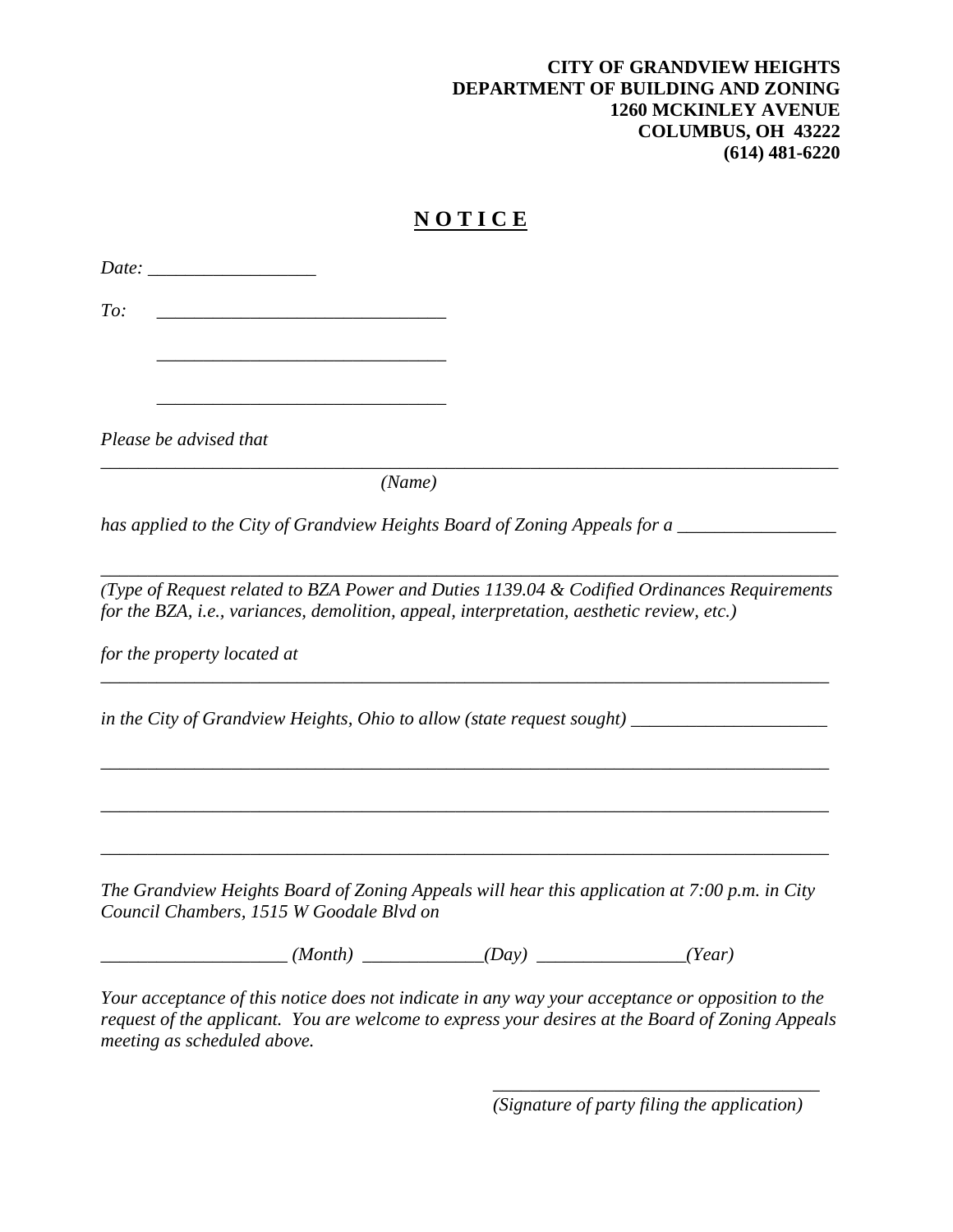There will be a City of Grandview Heights Board of Zoning Appeals meeting on January 12, 2022 at 7:00p.m. The meeting will be held at 1515 W Goodale Blvd. With the return of in-person meetings, the public will once again be able to provide comments at the meeting. To provide input, you may submit comments via online form at: https://bit.ly/3eS6kaV with "public comment" in the subject of comments line. The commenter's name, address, and subject of comments will be read into the public record and the full comments attached to the meeting notes.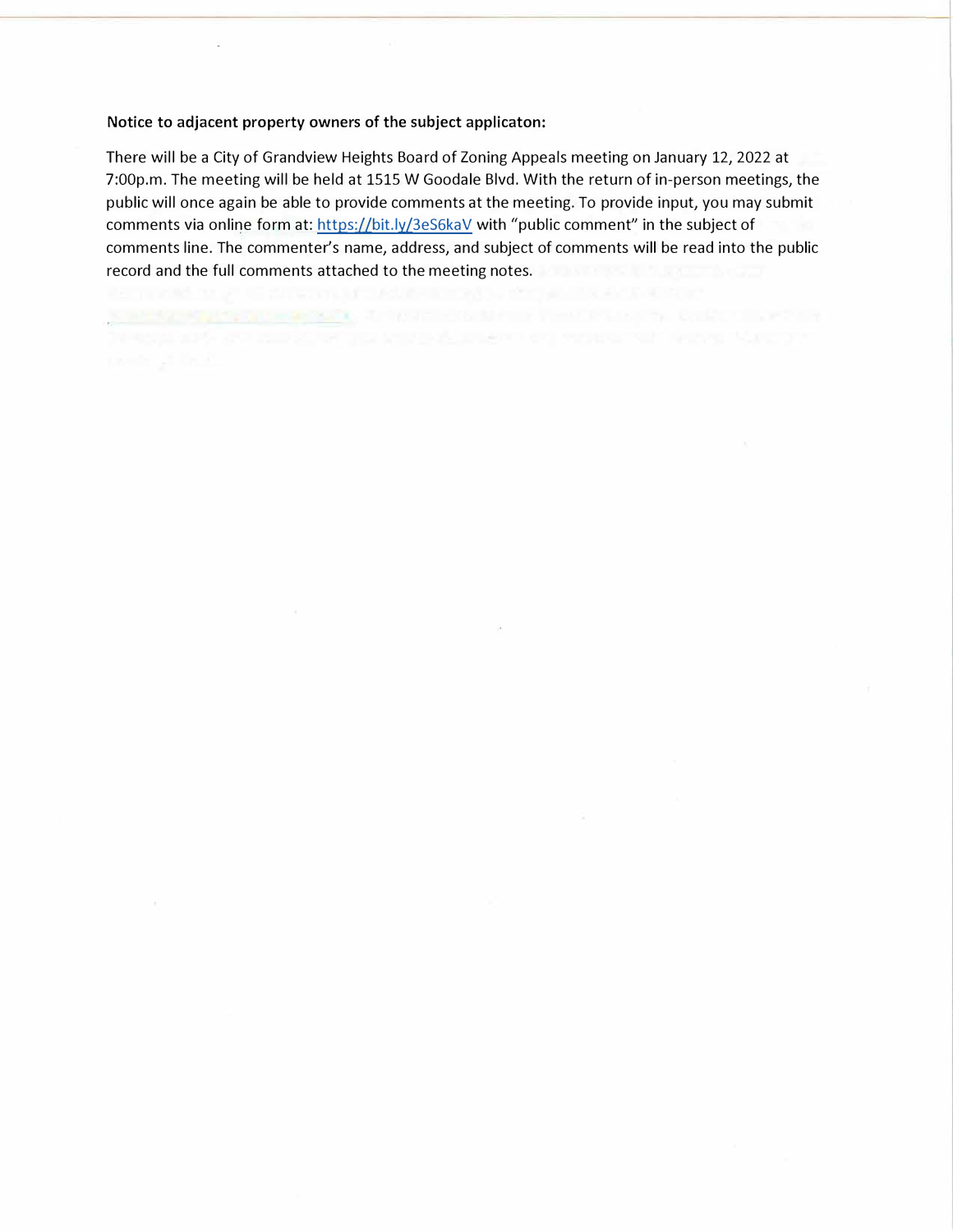There will be a City of Grandview Heights Board of Zoning Appeals meeting on February 9, 2022 at 7:00p.m. The meeting will be held at 1515 W Goodale Blvd. With the return of in-person meetings, the public will once again be able to provide comments at the meeting. To provide input, you may submit comments via online form at: <https://bit.ly/3eS6kaV> with "public comment" in the subject of comments line. The commenter's name, address, and subject of comments will be read into the public record and the full comments attached to the meeting notes.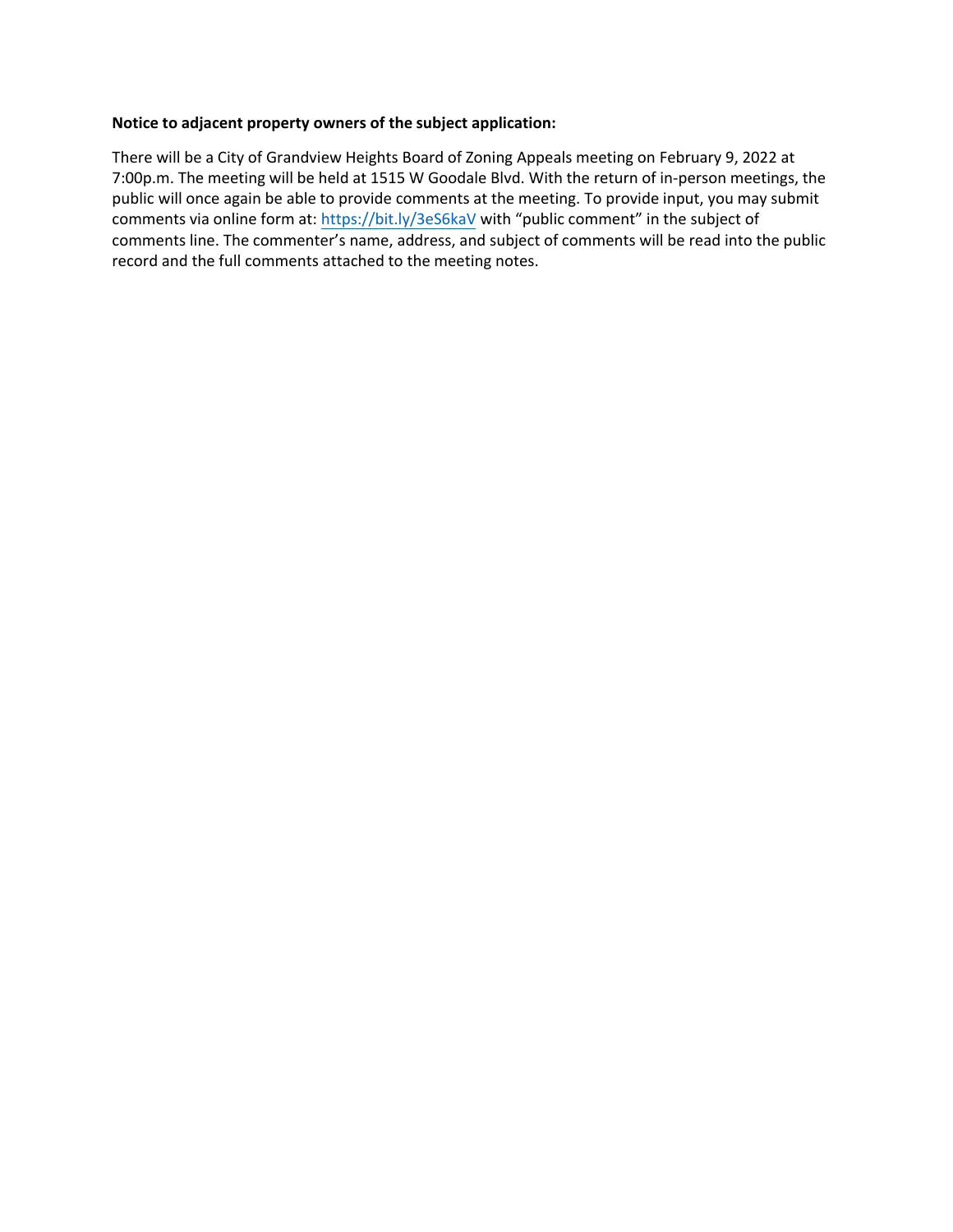There will be a City of Grandview Heights Board of Zoning Appeals meeting on March 9, 2022 at 7:00p.m. The meeting will be held at 1515 W Goodale Blvd. With the return of in-person meetings, the public will once again be able to provide comments at the meeting. To provide input, you may submit comments via online form at: <https://bit.ly/3eS6kaV> with "public comment" in the subject of comments line. The commenter's name, address, and subject of comments will be read into the public record and the full comments attached to the meeting notes.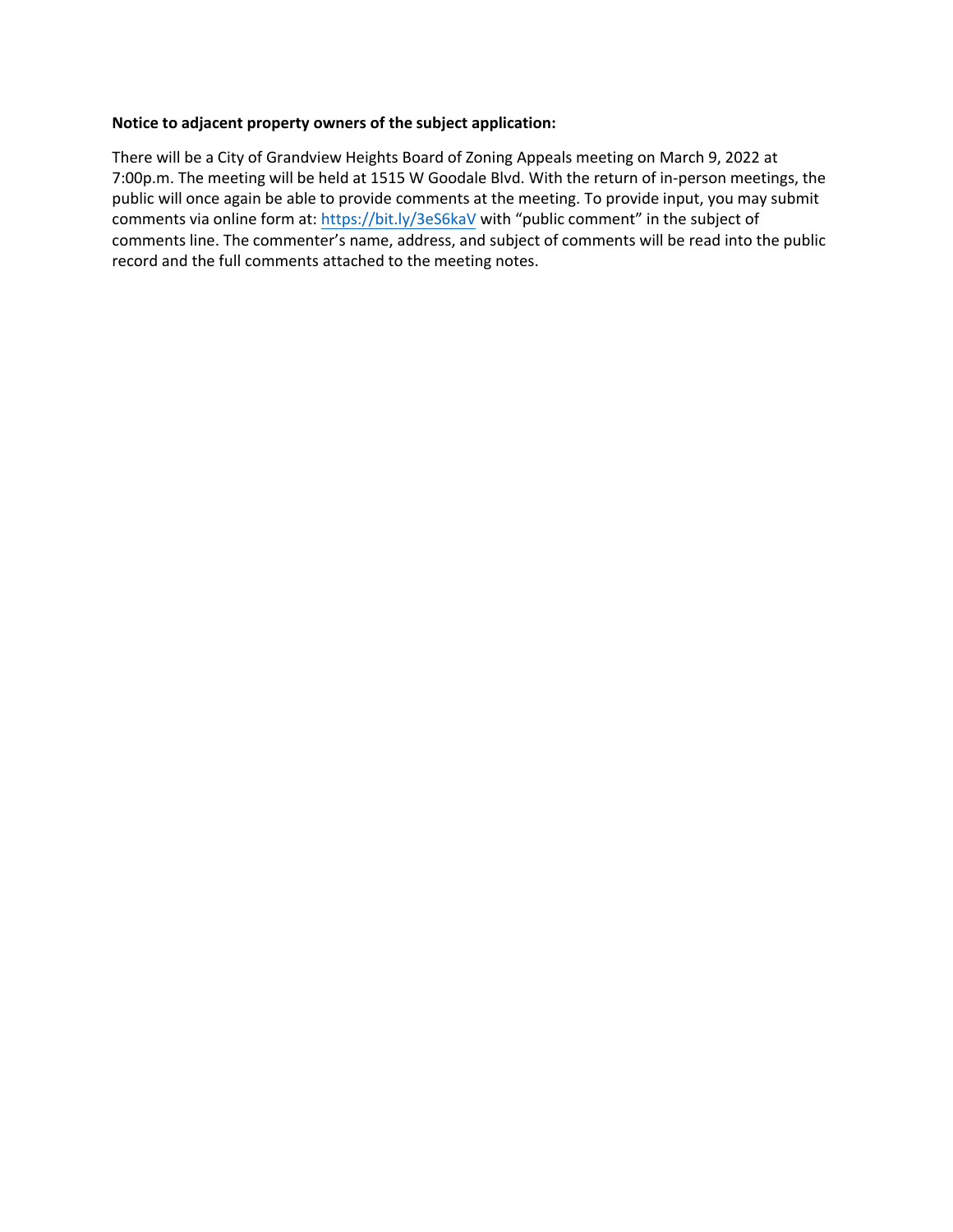There will be a City of Grandview Heights Board of Zoning Appeals meeting on April 13, 2022 at 7:00p.m. The meeting will be held at 1515 W Goodale Blvd. With the return of in-person meetings, the public will once again be able to provide comments at the meeting. To provide input, you may submit comments via online form at: <https://bit.ly/3eS6kaV> with "public comment" in the subject of comments line. The commenter's name, address, and subject of comments will be read into the public record and the full comments attached to the meeting notes.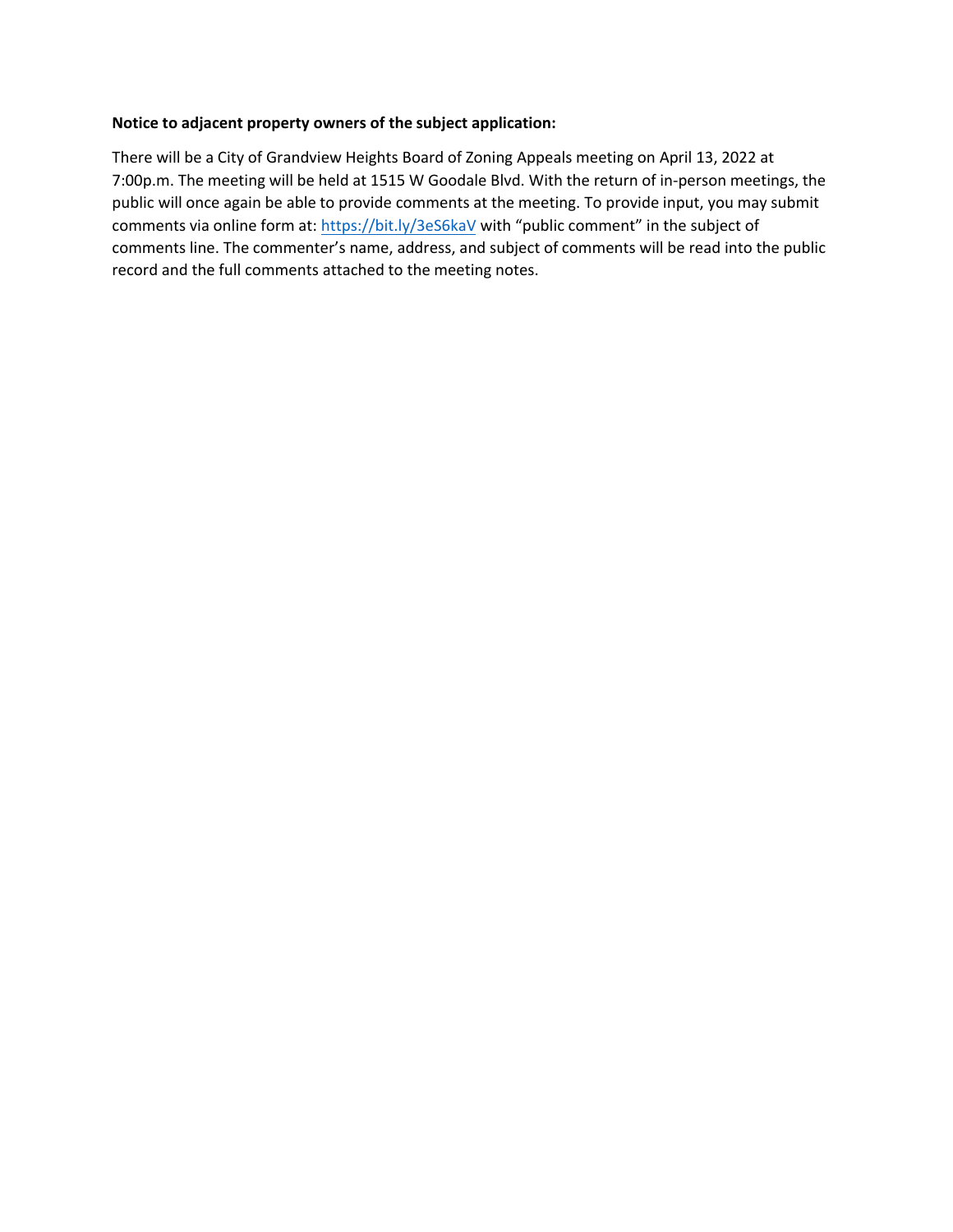There will be a City of Grandview Heights Board of Zoning Appeals meeting on May 11, 2022 at 7:00p.m. The meeting will be held at 1515 W Goodale Blvd. With the return of in-person meetings, the public will once again be able to provide comments at the meeting. To provide input, you may submit comments via online form at: <https://bit.ly/3eS6kaV> with "public comment" in the subject of comments line. The commenter's name, address, and subject of comments will be read into the public record and the full comments attached to the meeting notes.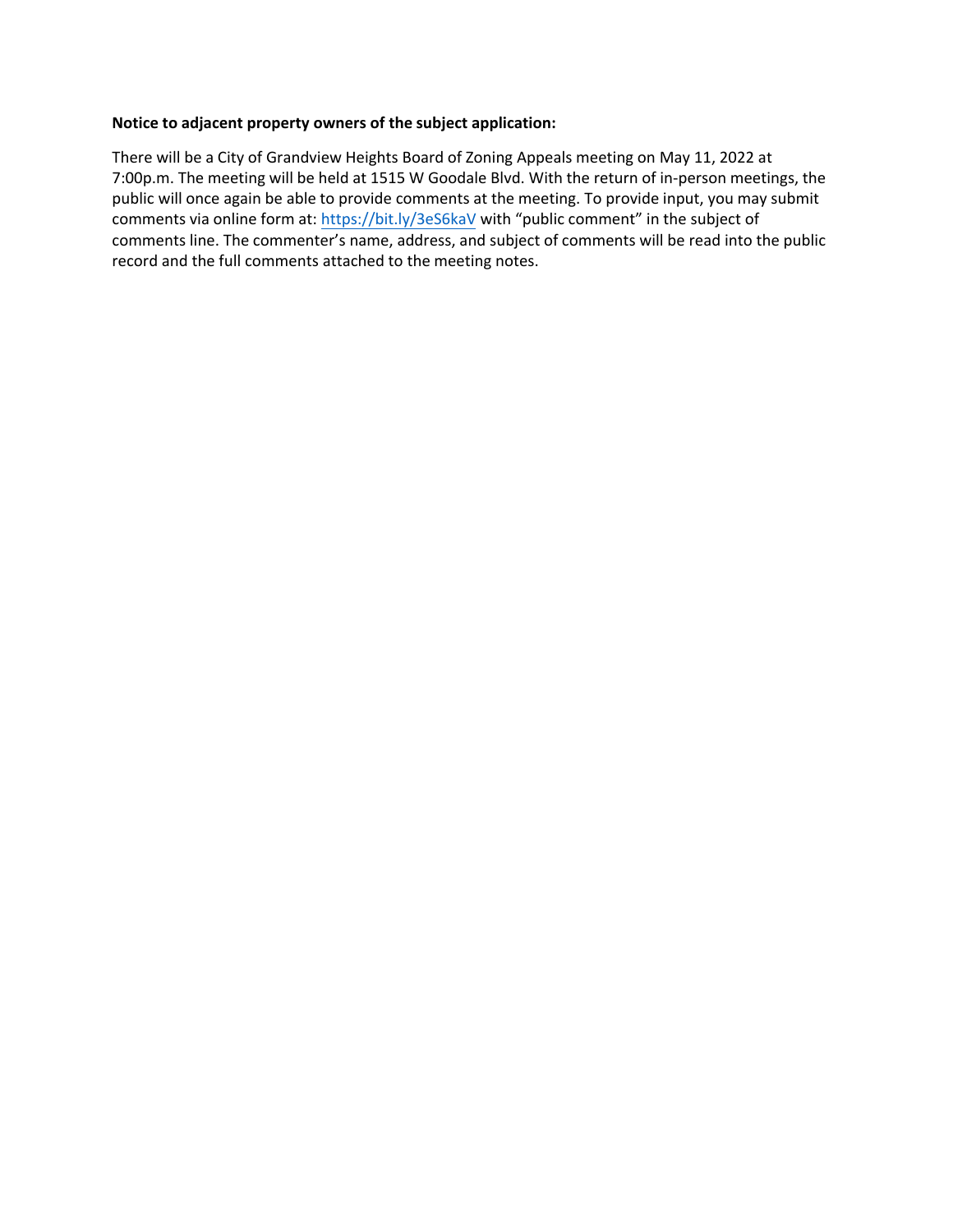There will be a City of Grandview Heights Board of Zoning Appeals meeting on June 8, 2022 at 7:00p.m. The meeting will be held at 1515 W Goodale Blvd. With the return of in-person meetings, the public will once again be able to provide comments at the meeting. To provide input, you may submit comments via online form at: <https://bit.ly/3eS6kaV> with "public comment" in the subject of comments line. The commenter's name, address, and subject of comments will be read into the public record and the full comments attached to the meeting notes.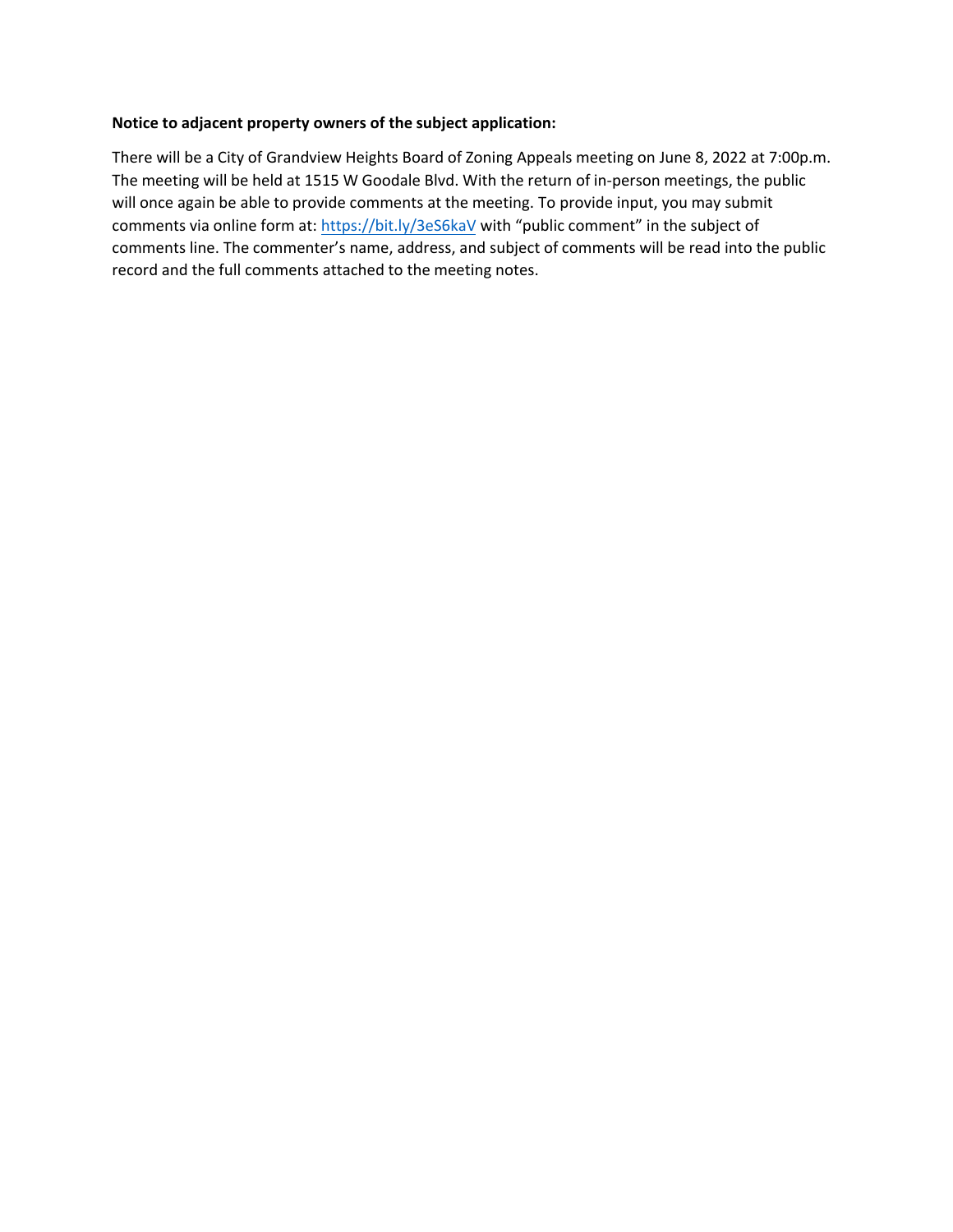There will be a City of Grandview Heights Board of Zoning Appeals meeting on July 13, 2022 at 7:00p.m. The meeting will be held at 1515 W Goodale Blvd. With the return of in-person meetings, the public will once again be able to provide comments at the meeting. To provide input, you may submit comments via online form at: <https://bit.ly/3eS6kaV> with "public comment" in the subject of comments line. The commenter's name, address, and subject of comments will be read into the public record and the full comments attached to the meeting notes.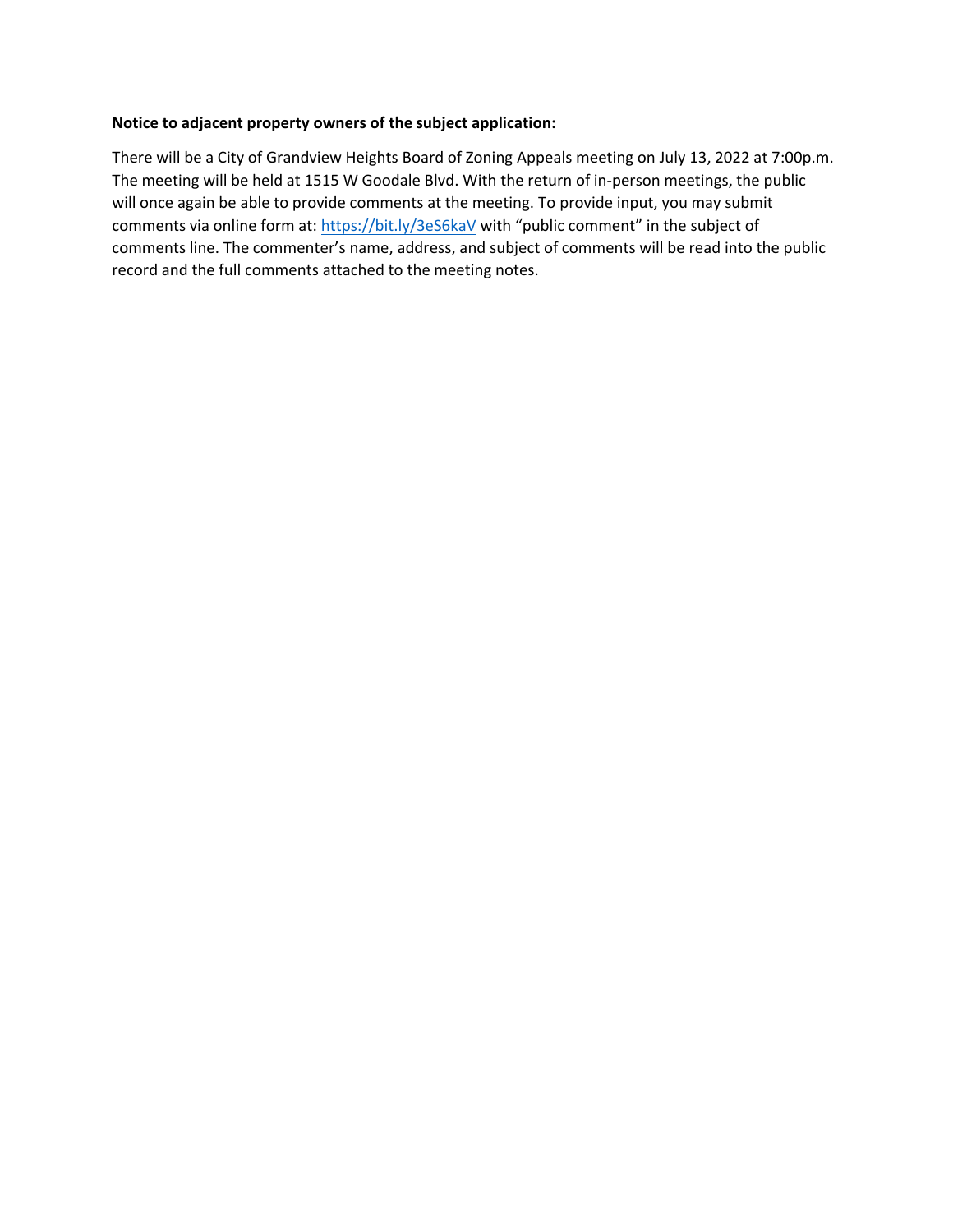There will be a City of Grandview Heights Board of Zoning Appeals meeting on August 10, 2022 at 7:00p.m. The meeting will be held at 1515 W Goodale Blvd. With the return of in-person meetings, the public will once again be able to provide comments at the meeting. To provide input, you may submit comments via online form at: <https://bit.ly/3eS6kaV> with "public comment" in the subject of comments line. The commenter's name, address, and subject of comments will be read into the public record and the full comments attached to the meeting notes.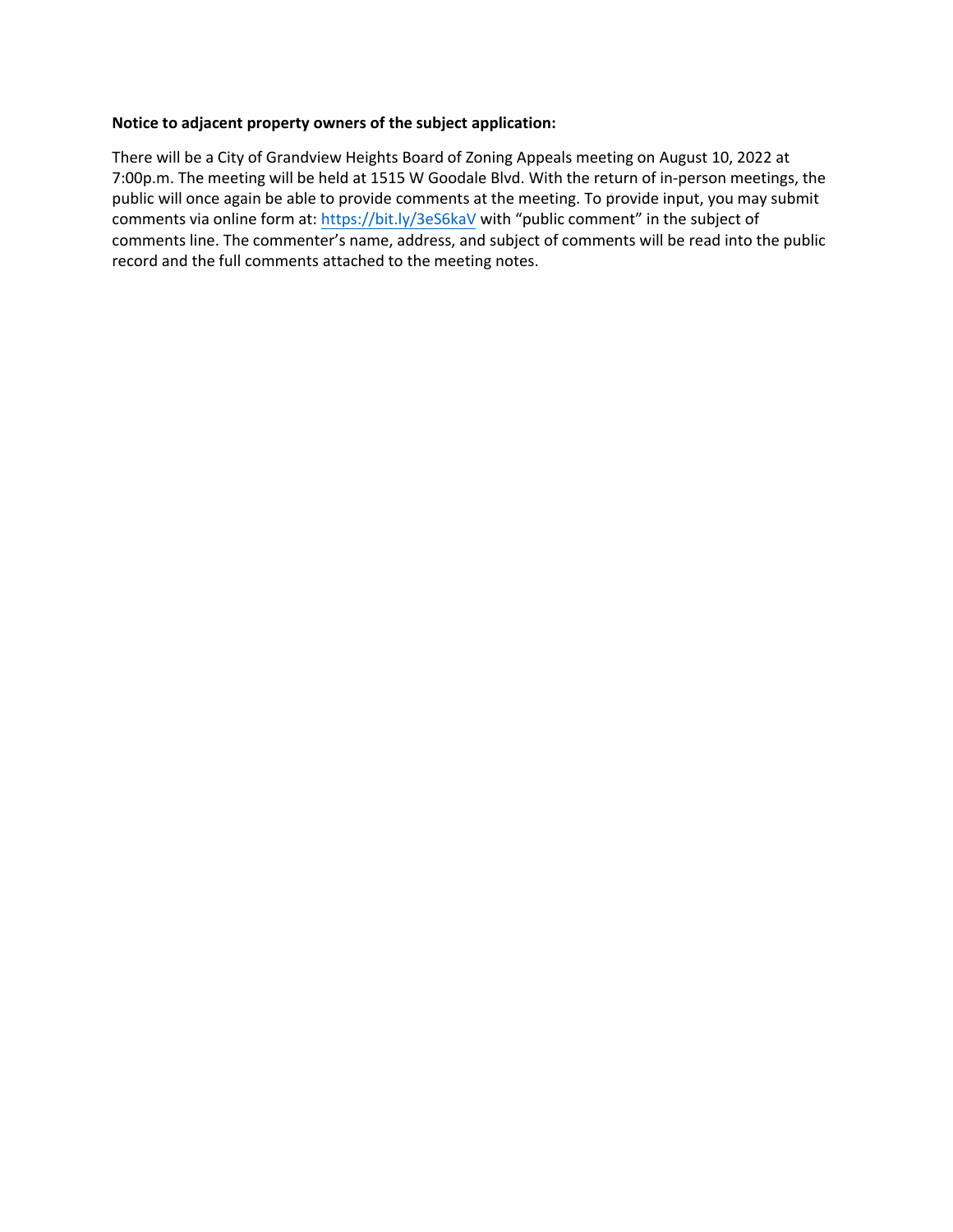There will be a City of Grandview Heights Board of Zoning Appeals meeting on September 14, 2022 at 7:00p.m. The meeting will be held at 1515 W Goodale Blvd. With the return of in-person meetings, the public will once again be able to provide comments at the meeting. To provide input, you may submit comments via online form at: <https://bit.ly/3eS6kaV> with "public comment" in the subject of comments line. The commenter's name, address, and subject of comments will be read into the public record and the full comments attached to the meeting notes.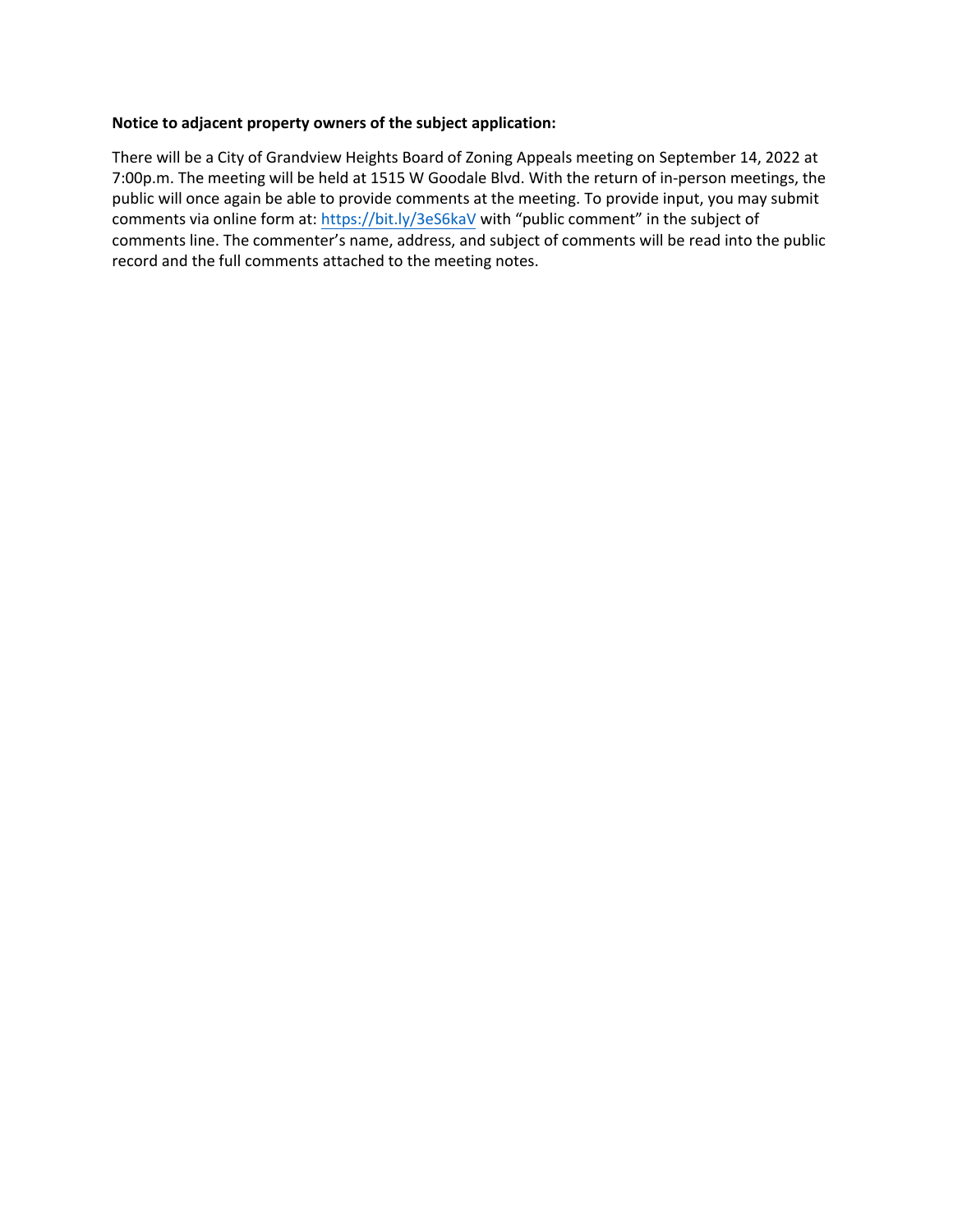There will be a City of Grandview Heights Board of Zoning Appeals meeting on October 12, 2022 at 7:00p.m. The meeting will be held at 1515 W Goodale Blvd. With the return of in-person meetings, the public will once again be able to provide comments at the meeting. To provide input, you may submit comments via online form at: <https://bit.ly/3eS6kaV> with "public comment" in the subject of comments line. The commenter's name, address, and subject of comments will be read into the public record and the full comments attached to the meeting notes.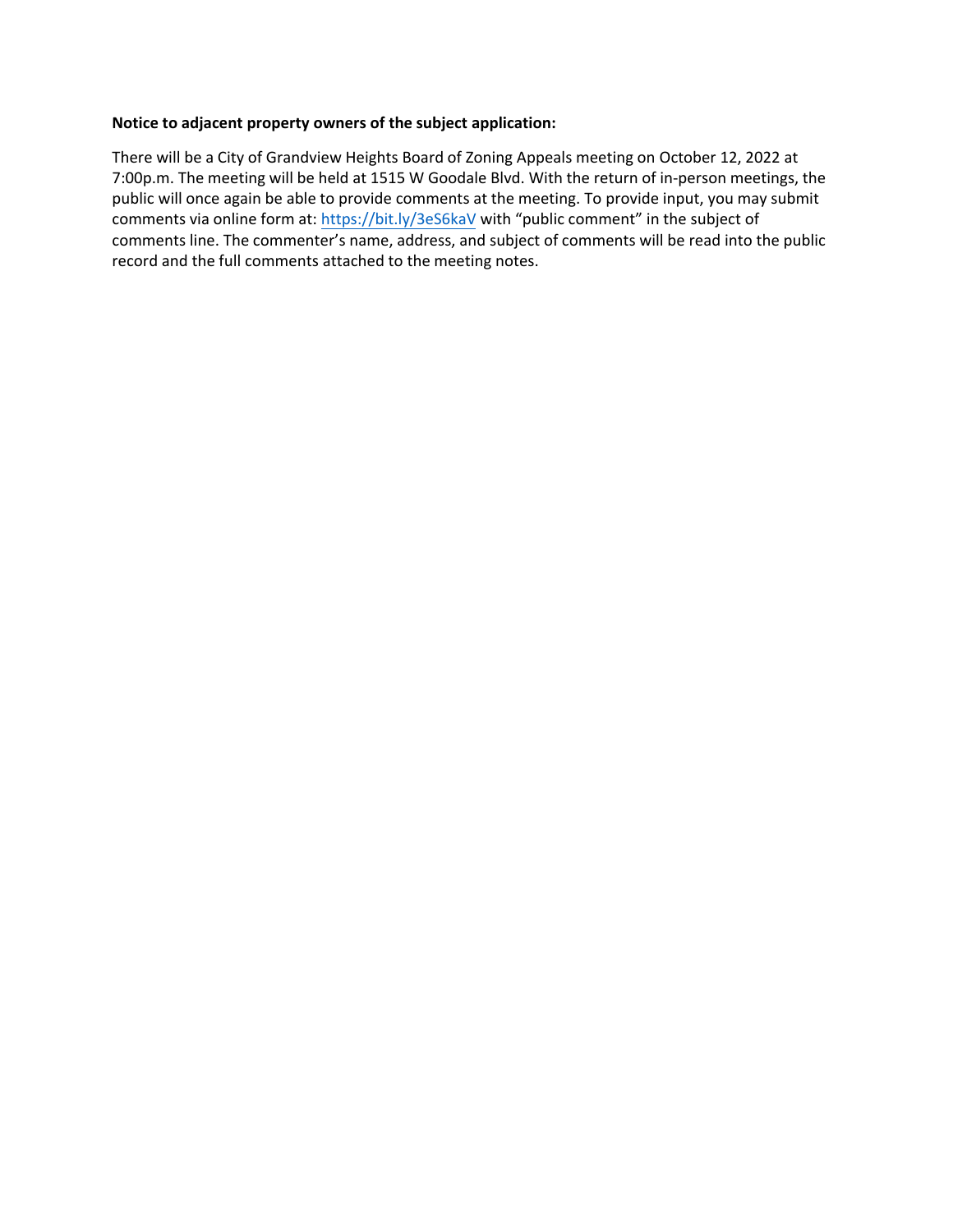There will be a City of Grandview Heights Board of Zoning Appeals meeting on November 9, 2022 at 7:00p.m. The meeting will be held at 1515 W Goodale Blvd. With the return of in-person meetings, the public will once again be able to provide comments at the meeting. To provide input, you may submit comments via online form at: <https://bit.ly/3eS6kaV> with "public comment" in the subject of comments line. The commenter's name, address, and subject of comments will be read into the public record and the full comments attached to the meeting notes.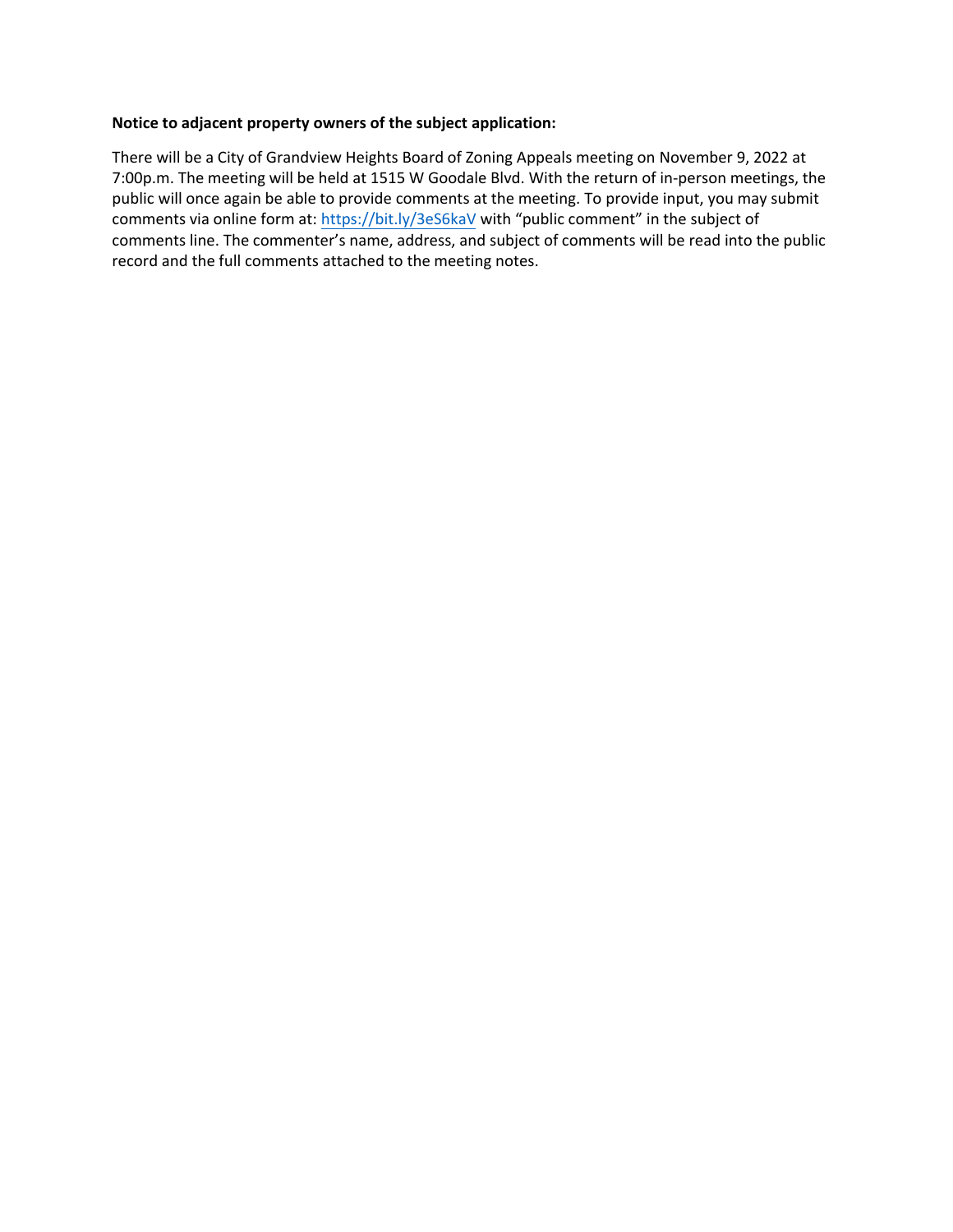There will be a City of Grandview Heights Board of Zoning Appeals meeting on December 14, 2022 at 7:00p.m. The meeting will be held at 1515 W Goodale Blvd. With the return of in-person meetings, the public will once again be able to provide comments at the meeting. To provide input, you may submit comments via online form at: <https://bit.ly/3eS6kaV> with "public comment" in the subject of comments line. The commenter's name, address, and subject of comments will be read into the public record and the full comments attached to the meeting notes.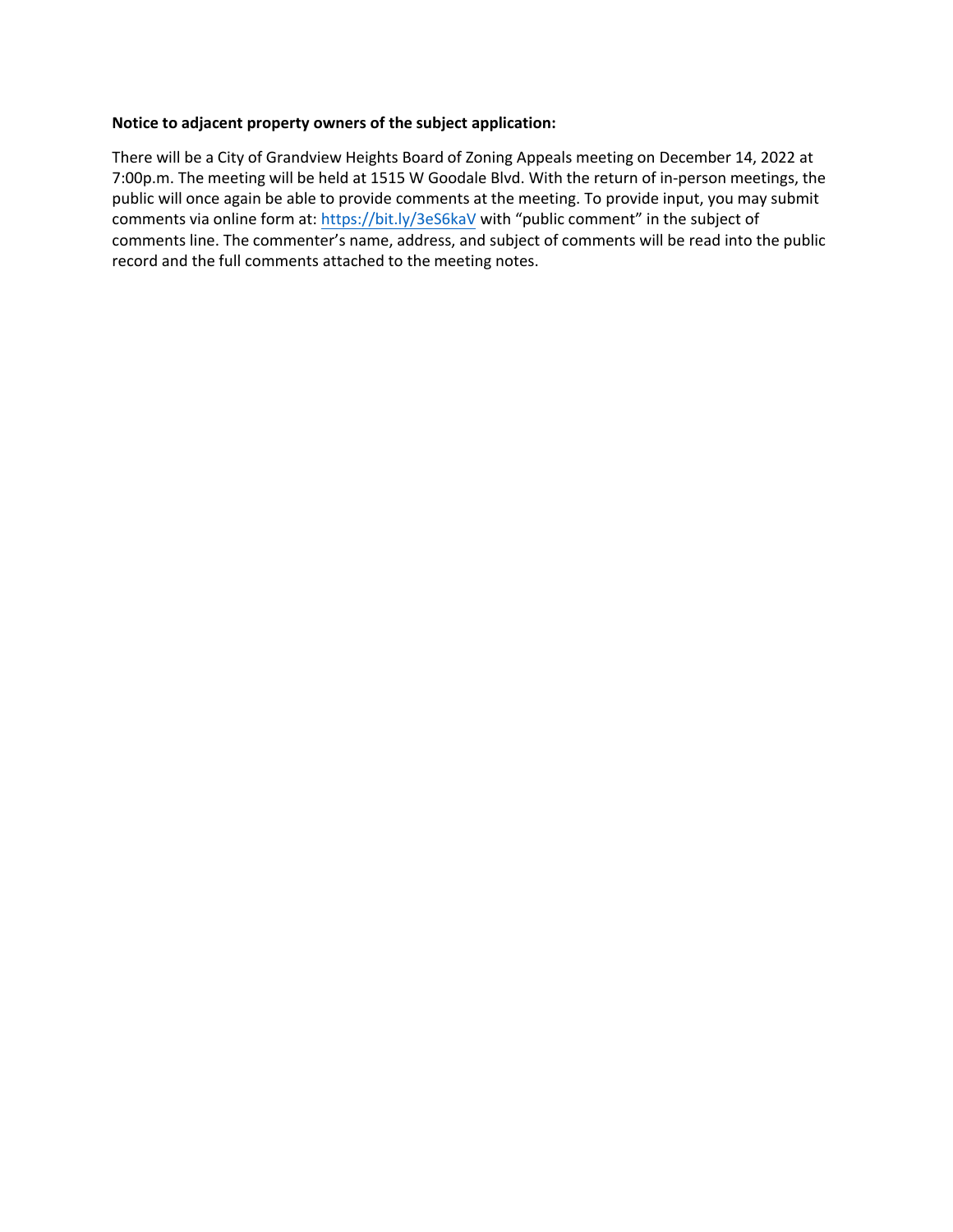### **CITY OF GRANDVIEW HEIGHTS DEPARTMENT OF BUILDING AND ZONING 1525 GOODALE BOULEVARD COLUMBUS, OH 43212 (614) 481-6220**

The following property owners shall be notified of the Board of Zoning Appeals request by: \_\_\_\_\_\_\_\_\_\_\_\_\_\_\_\_\_\_\_\_\_\_\_\_\_\_\_\_\_\_\_\_\_\_\_\_\_\_\_\_\_\_\_\_\_\_\_\_\_for the property located at:

\_\_\_\_\_\_\_\_\_\_\_\_\_\_\_\_\_\_\_\_\_\_\_\_\_\_\_\_\_\_\_\_\_\_\_\_\_\_\_\_\_\_\_\_\_\_\_\_\_\_\_\_\_\_\_\_\_\_\_\_\_\_\_\_\_\_\_\_\_,

Columbus, Ohio 43212.

| <b>ADDRESS</b> | <b>NAME</b> | DATE NOTIFIED HOW NOTIFIED<br>(In person or certified<br>mail) | SIGNATURE REQUIRED<br>(Adjacent property owner signature is<br><b>required</b> for in-person notification(s)) |
|----------------|-------------|----------------------------------------------------------------|---------------------------------------------------------------------------------------------------------------|
|                |             |                                                                |                                                                                                               |
|                |             |                                                                |                                                                                                               |
|                |             |                                                                |                                                                                                               |
|                |             |                                                                |                                                                                                               |
|                |             |                                                                |                                                                                                               |
|                |             |                                                                |                                                                                                               |
|                |             |                                                                |                                                                                                               |
|                |             |                                                                |                                                                                                               |
|                |             |                                                                |                                                                                                               |

The following property owners shall be notified of the BZA request by:

**NOTE: This form must be completed and returned to the Director of Building and Zoning at the time the B.Z.A. hears the application.**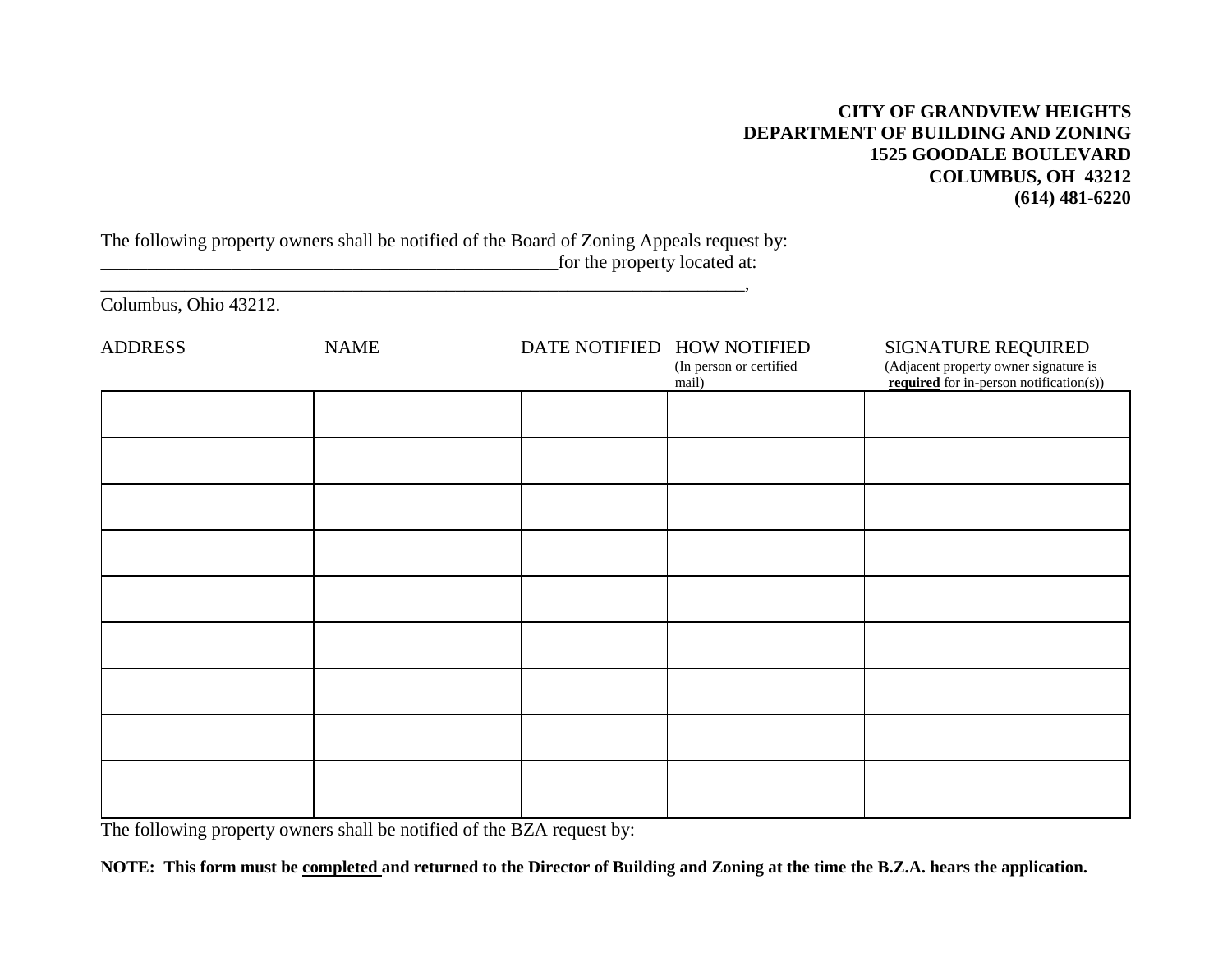The following property owners shall be notified of the Board of Zoning Appeals request by: \_\_\_\_\_\_\_\_\_\_\_\_\_\_\_\_\_\_\_\_\_\_\_\_\_\_\_\_\_\_\_\_\_\_\_\_\_\_\_\_\_\_\_\_\_\_\_\_\_for the property located at:

\_\_\_\_\_\_\_\_\_\_\_\_\_\_\_\_\_\_\_\_\_\_\_\_\_\_\_\_\_\_\_\_\_\_\_\_\_\_\_\_\_\_\_\_\_\_\_\_\_\_\_\_\_\_\_\_\_\_\_\_\_\_\_\_\_\_\_\_\_,

Columbus, Ohio 43212.

| <b>ADDRESS</b> | <b>NAME</b> | DATE NOTIFIED HOW NOTIFIED<br>(In person or certified<br>mail) | SIGNATURE REQUIRED<br>(Adjacent property owner signature is<br><b>required</b> for in-person notification(s)) |
|----------------|-------------|----------------------------------------------------------------|---------------------------------------------------------------------------------------------------------------|
|                |             |                                                                |                                                                                                               |
|                |             |                                                                |                                                                                                               |
|                |             |                                                                |                                                                                                               |
|                |             |                                                                |                                                                                                               |
|                |             |                                                                |                                                                                                               |
|                |             |                                                                |                                                                                                               |
|                |             |                                                                |                                                                                                               |
|                |             |                                                                |                                                                                                               |
|                |             |                                                                |                                                                                                               |

The following property owners shall be notified of the BZA request by:

**NOTE: This form must be completed and returned to the Director of Building and Zoning at the time the B.Z.A. hears the application.**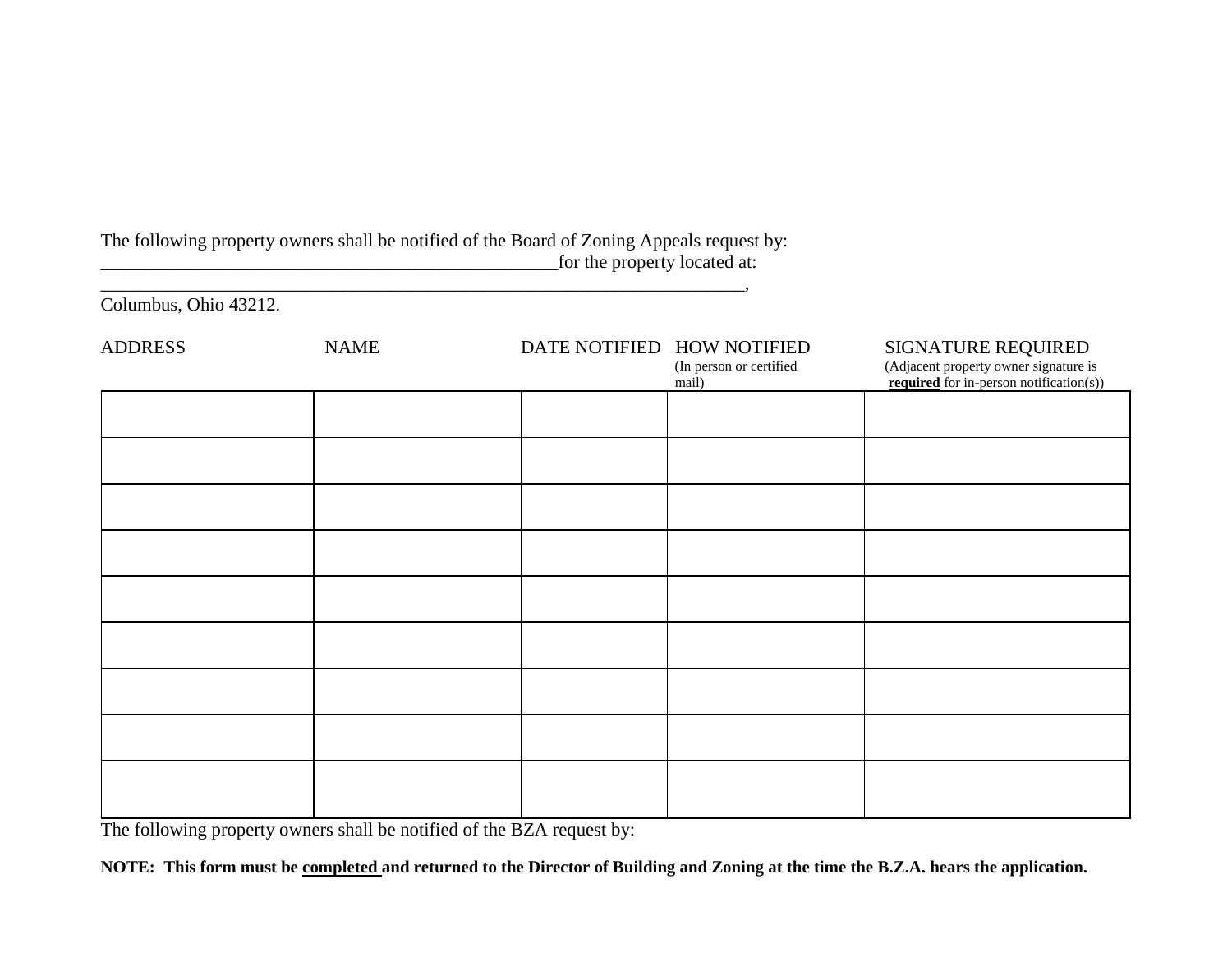**LOT OWNER NOTICE DIAGRAM [As per Section 6(b)]**



**X** IS THE LOT FOR WHICH THE APPEAL IS BEING MADE.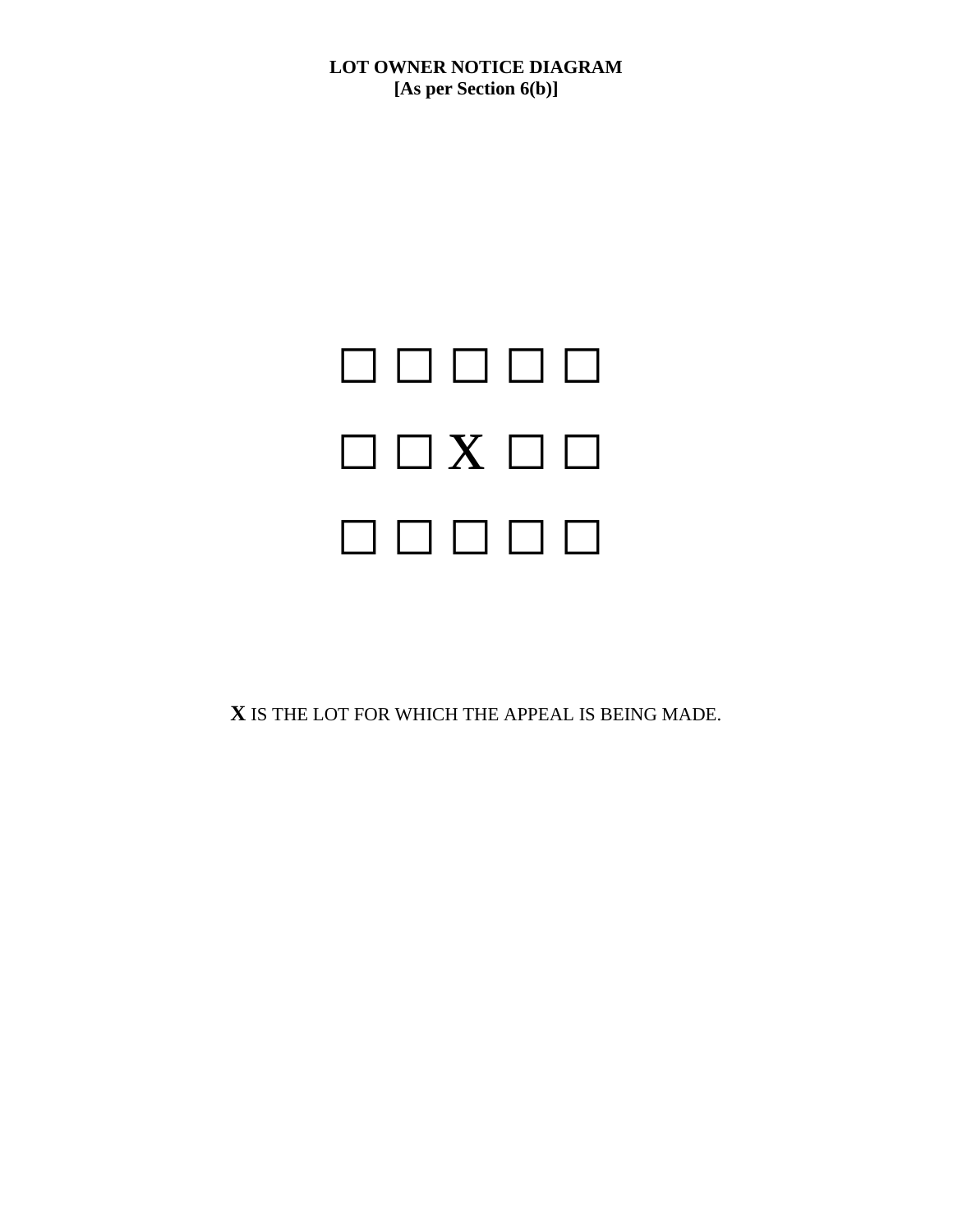# **BOARD OF ZONING APPEALS SUBMITTAL REQUIREMENTS**

**1. To be placed on the agenda of the next scheduled meeting of the Board of Zoning Appeals, eight (8) copies of a provided application and a statement of the reason for filing such application shall be filed with the Director of Building and Zoning not less than twenty-one (21) days prior to the date of said meeting.**

**The application shall include the following statements:**

- **A. The nature of the request, including the specific provisions of the Zoning Ordinance upon which the request is requested.**
- **B. A legal description of the property, at the discretion of the Director of Building and Zoning.**
- **C. A statement of the special circumstances or conditions applying to the land or structure and not applying generally throughout the Zoning District.**
- **D. A statement showing that the special conditions and circumstances do not result from the actions of the applicant.**
- **E. A statement showing that the granting of the request is necessary to the preservation and enjoyment of substantial property rights.**
- **F. Such other information regarding the application for the request as may be pertinent or required for appropriate action by the Board of Zoning Appeals.**
- **2. The application shall be accompanied by eight (8) copies of a plot plan drawn to an appropriate scale showing the following:**
	- **A. The boundaries and dimensions of the lot.**
	- **B. The size and location of all existing and proposed structures, showing setback distances to all lot lines.**
	- **C. All existing structures on adjacent properties that are located within ten (10) feet of all common property lines. Dimensions from existing structures to common property lines must be included.**
	- **D. All existing and proposed fences, including the height and type of fence.**
	- **E. All driveway and parking areas, including the number of legal offstreet parking spaces and loading spaces if applicable.**
	- **F. All access ways, sidewalks, site lighting and landscaping.**
- **3. Eight (8) copies of two (2) elevations of the existing and proposed construction.**
- **4. Eight (8) copies of the floor plans of all relevant structures that show the existing and proposed floor plans.**
- **5. All drawings are to be properly dimensioned and drawn to an appropriate scale.**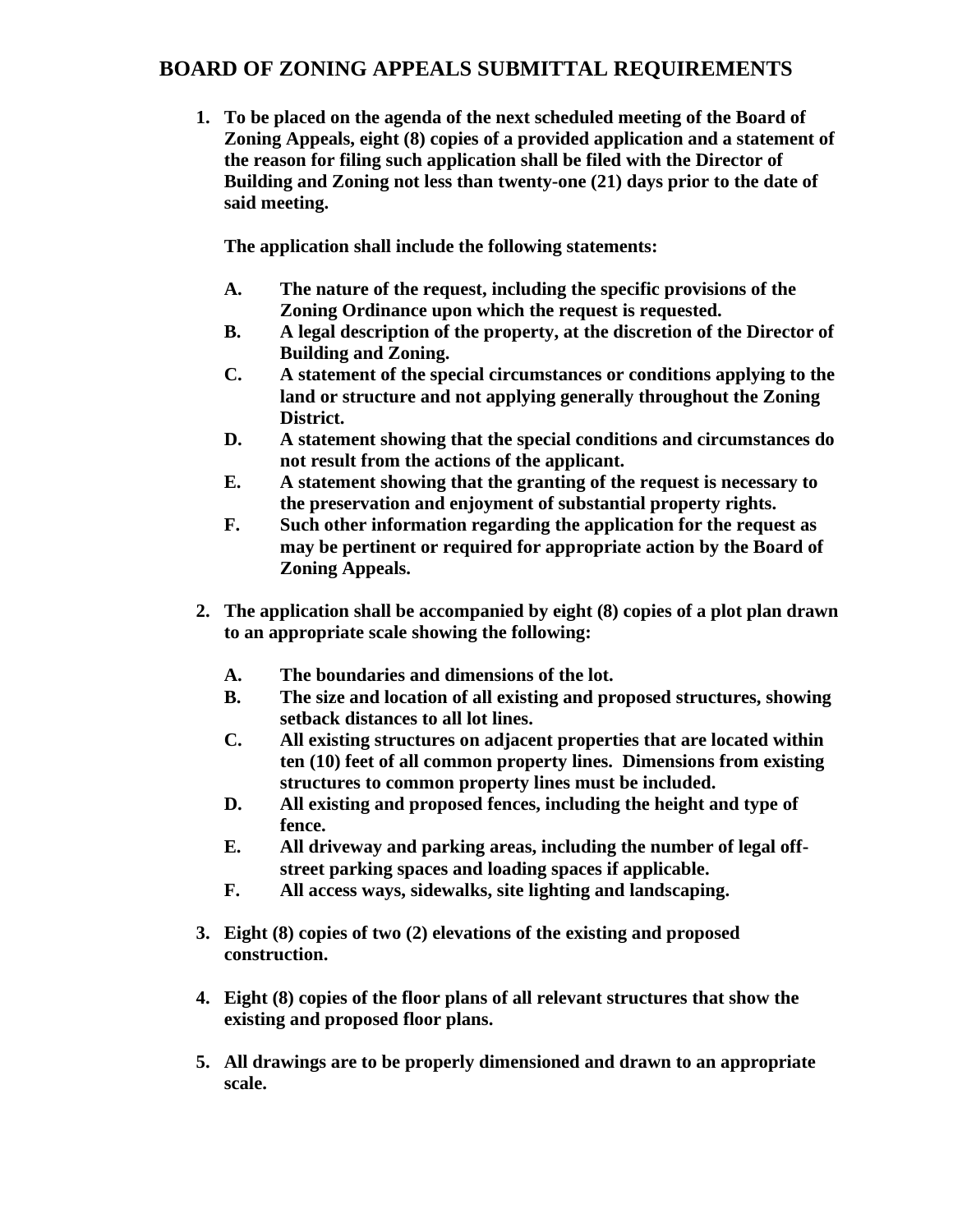**An applicant requesting any action by the Board of Zoning Appeals shall submit to the Director of Building and Zoning eight (8) copies of the application, all required documentation for the type of action requested, and the prescribed fee of twenty-five dollars (\$25.00). Any other information, as determined appropriate by the Board, shall also be filed with the Director of Building and Zoning not less than twenty-one (21) days prior to the next regularly scheduled meeting. The application and required documentation shall be reviewed by the administrative staff and forwarded to the Board of Zoning Appeals no later than the Friday prior to the next scheduled meeting.**

**Failure of the applicant to provide complete information to the Director of Building and Zoning by the prescribed submittal deadline may, at the discretion of either the Board of Zoning Appeals or the Director of Building and Zoning, result in removal from the agenda or tabling of the application.**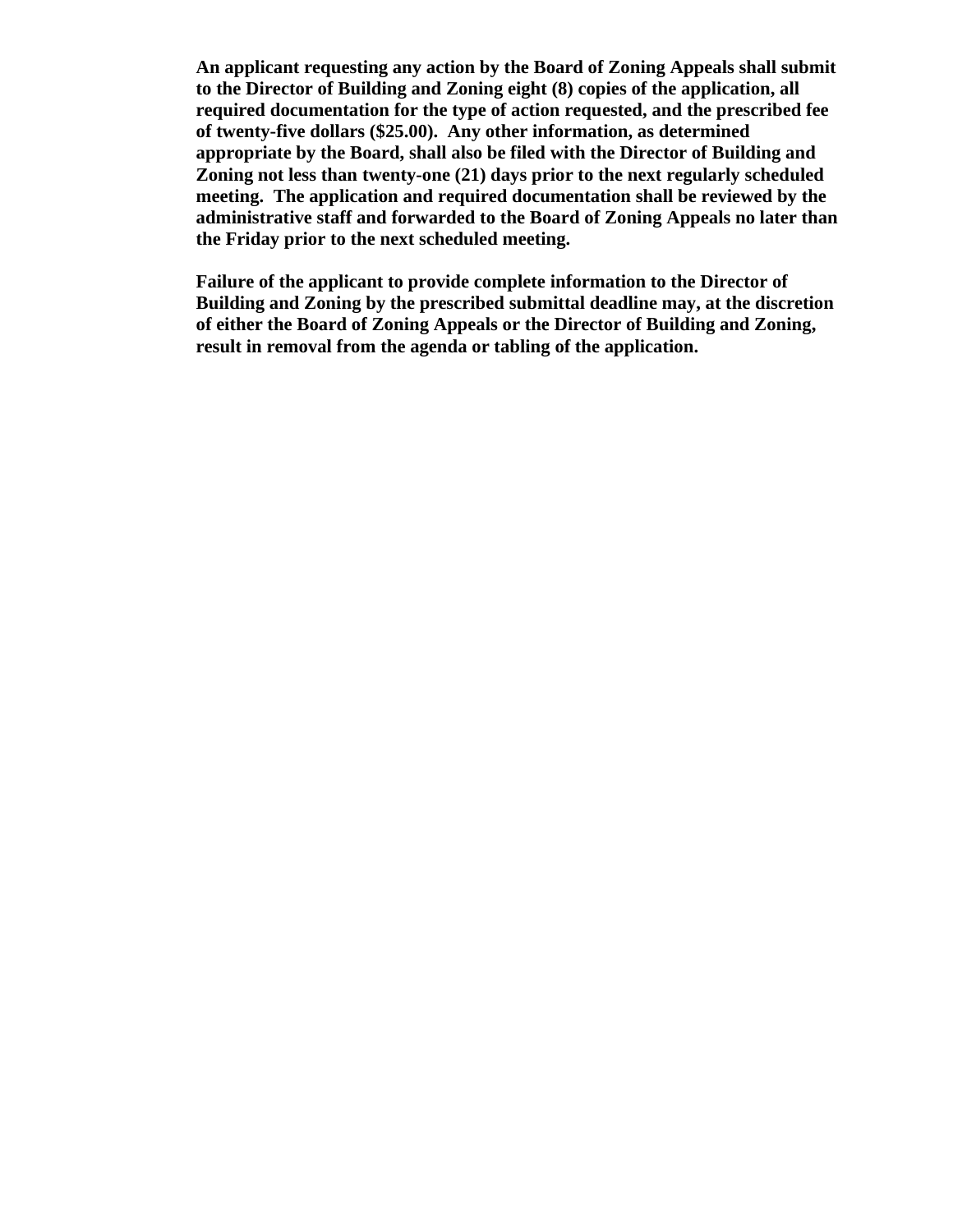# **CRITERIA FOR GRANTING A VARIANCE 1139.04 POWERS AND DUTIES**

The powers of the Board of Zoning Appeals are:

- (a) To hear and decide appeals where it is alleged there is an error in any order, requirement, decision or determination made by the Director of Building and Zoning in the enforcement of the Zoning Ordinance in residential districts.
- (b) To permit the extension of a district where the boundary line of a district divides a lot held in a single ownership at the time of passage of the Zoning Ordinance.
- (c) To permit the reconstruction of a nonconforming building that would otherwise be prohibited by Section 1153.03, where such action would not constitute continuation of a monopoly.
- (d) To hear and decide in specific cases such variances from the terms of the Zoning Ordinance where there is an exceptional or unusual physical condition of a lot which would prevent a reasonable or sensible use of the land, buildings or structures in any residential district.
- (e) To vary the yard or fence regulations where there is an exceptional or unusual physical condition of a lot, which condition when related to the yard or fence regulations of the Zoning Ordinance would prevent a reasonable or sensible arrangement of buildings or fencing on the lot. No such variance shall be granted unless the Board does the following:
	- (1) Adopts a formal written finding that the application of the provisions of the Zoning Ordinance to the land, building or structure would result in a "practical difficulty" that would deprive the owner of the reasonable use of the land, building or structure, stating therein the facts upon which such finding is based. When deciding whether a "practical difficulty" exists, the Board must consider the size of the deviation that is sought, and weigh its probable effect on the neighborhood against the harm which will be suffered by the applicant if the variance is refused. A "practical difficulty" does not exist when it is self-inflicted.
	- (2) Adopts a formal written finding that the granting of the variance will be in harmony with the general purposes and intent of the Zoning Ordinance, and will not be injurious to the neighborhood or otherwise detrimental to the public welfare.
- (g) To vary the parking regulations where an applicant demonstrates conclusively that the specific use of a building would make unnecessary the parking spaces required by the Zoning Ordinance, but providing that such a reduction not be more than fifty percent (50%) of the usual requirement.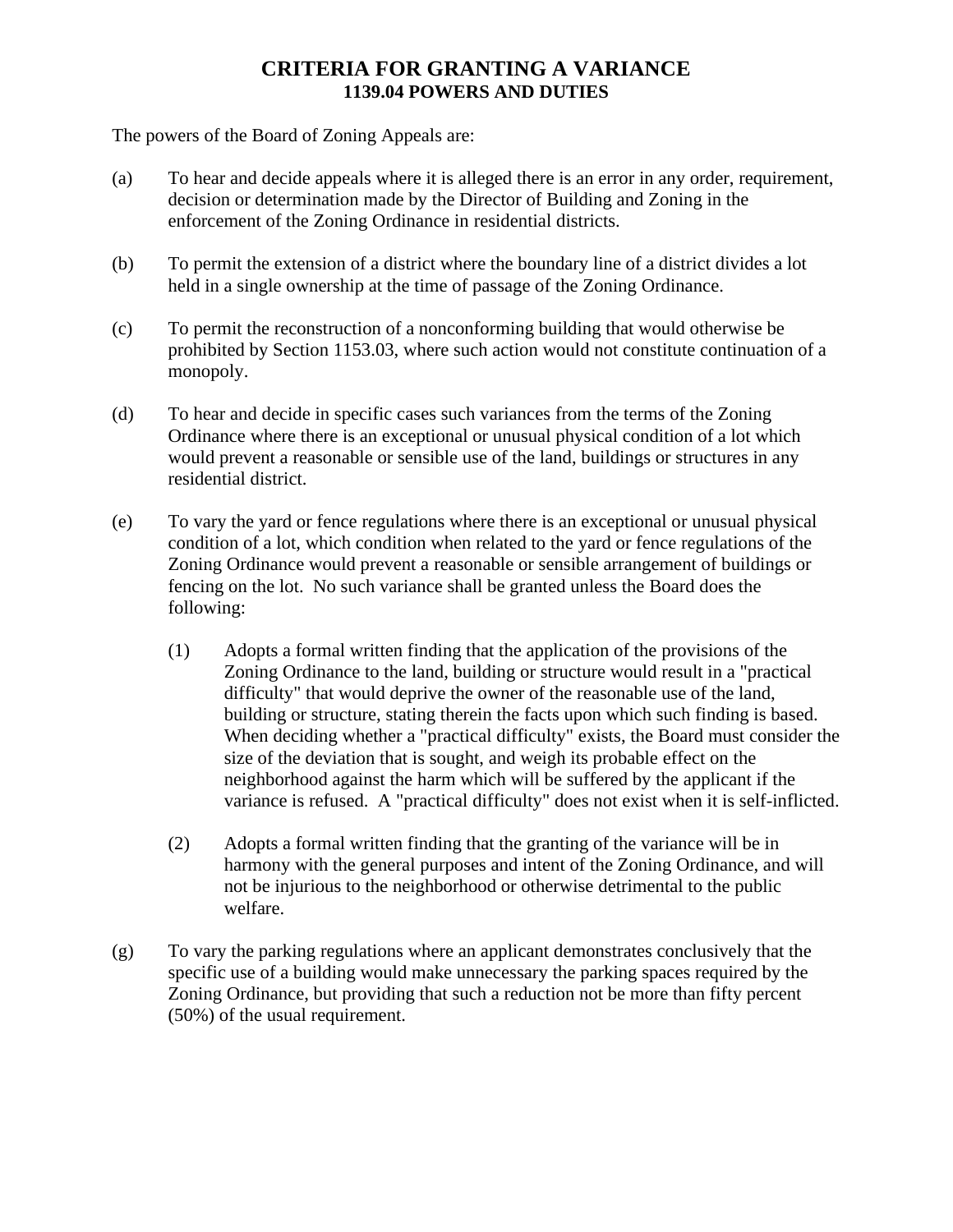# **RULES & PROCEDURES OF THE GRANDVIEW HEIGHTS BOARD OF ZONING APPEALS**

### **REGULAR MEETING**

**Section 1**. The regular meeting of the Grandview Heights Board of Zoning Appeals to be hereafter referred to as the "Board" shall be held on the second Wednesday of each calendar month. All meetings are open to the public.

### **ORGANIZATION Section 2.**

- (a) The Board shall appoint by resolution a person who shall act as the secretary of the Board, together with such assistants as the Board shall deem reasonable. The Secretary shall be present at all meetings of the Board and shall record the proceedings.
- (b) The Secretary shall certify the membership of the Board at least once a year or at any time when a new member(s) is appointed. The Board of Zoning Appeals shall consist of five members, who shall be appointed by City Council, and who shall have qualifications as specified by ordinance from time to time.
- (c) The Board shall elect one of its members Chairman, for a term of two years, ending on the second Wednesday of October of every odd year.
- (d) In the absence of the Chairman, the member present who has the longest remaining term on the Board, shall act as Chairman of the meeting until the appearance of the elected Chairman.

### **SPECIAL COMMITTEES**

**Section 3.** The Chairman may appoint special committees as is deemed appropriate. All special committees so assigned and appointed by the Chairman shall serve only for the period appointed by the Chairman and shall make reports to the Board as to all assignments.

### **ORDER OF BUSINESS Section 4.**

- - (a) The Chairman shall take the chair at the hour appointed for the meeting of the Board and shall call the members to order and direct the Secretary to call the roll. A quorum of three members of the Board shall constitute a quorum in order for any official business of the Board to be conducted.
	- (b) The Chairman shall then cause the minutes of the previous meeting to be disposed of unless otherwise decided by a majority of the Board.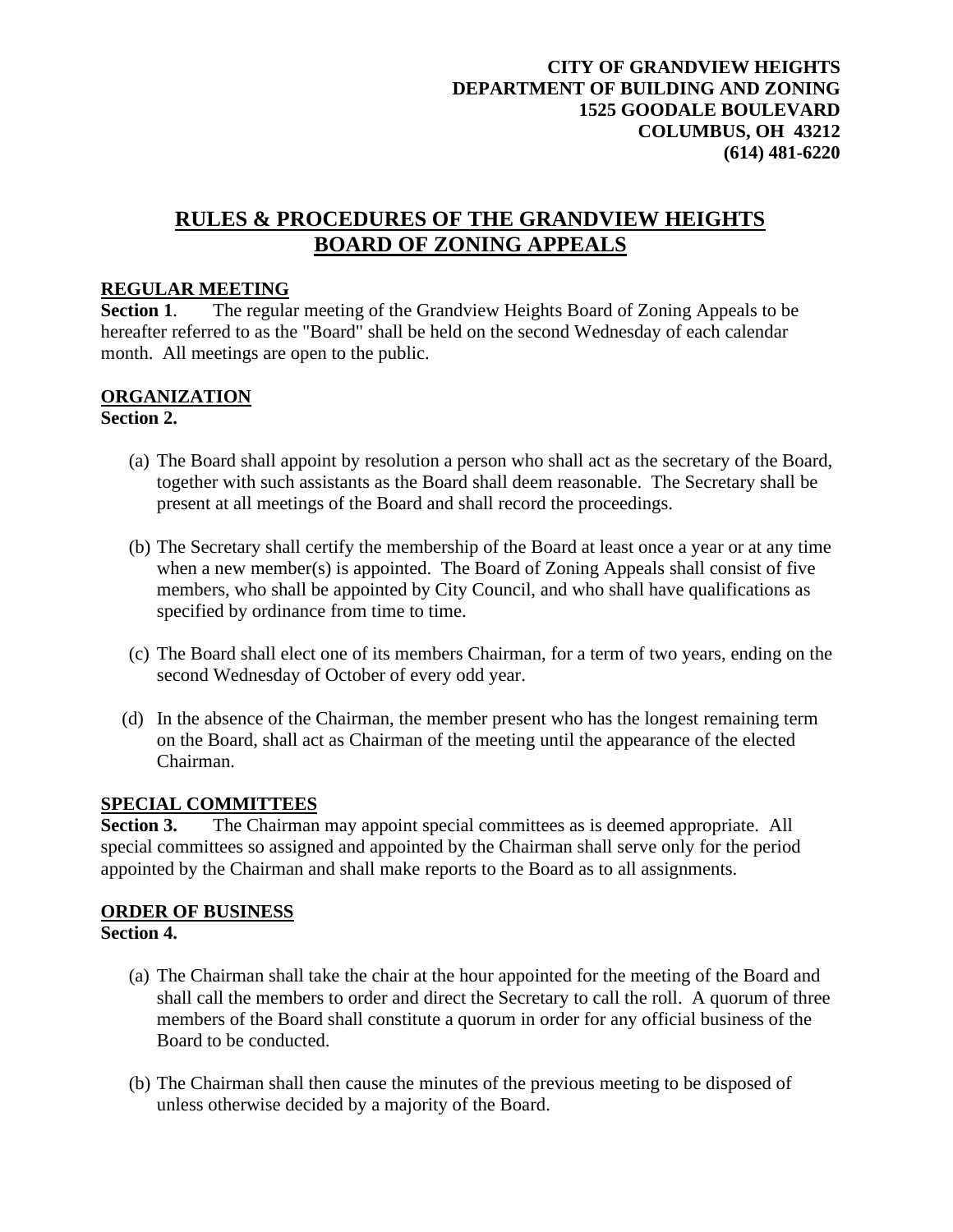- (c) No member of the Board shall be permitted to leave the Board meeting while in official session except upon the consent of the majority of the Board members present.
- (d) For all meetings of the Board, the Secretary of this Board shall prepare an agenda of transactions to be considered by the Board, and so far as practical the Board shall transact its business in the order called for on the agenda.
- (e) The Secretary of the Board shall distribute to the Board not later than Friday prior to the meeting the published agenda with any and all requests and reports attached hereto.
- (f) Applications for district extensions, exceptions, variances, conditional use permits and notices of appeal shall be submitted to the Board upon the forms in such times and accompanied by such data and information as prescribed by the Board and in accordance with the City's ordinances. All applications or requests for a hearing before the Board must be received by the Secretary of the Board by 5:00 p.m. on the next to last Monday of each calendar month for inclusion on the Board's agenda the following month.
- (g) Notices of any request for Board action shall be in accordance with Section 6 of the Rules and Procedures.
- (h) The Board shall hear the application at its first meeting occurring after publication and notice, as provided in Section 6 hereof, unless good cause for a continuance is shown. The Board further shall decide a request within thirty days from the date of such hearing unless the applicant consents to a further delay.
- (i) The applicant or appellant or an authorized representative shall attend the meeting pursuant to notice. The Board of Zoning Appeals may dismiss, without hearing, an application if the applicant or authorized representative is not in attendance. If circumstances prevent the applicant or appellant from attending the meeting designated in the notice, the applicant shall submit a letter requesting tabling no less than three days before the meeting. If the applicant or appellant or his representative is not in attendance at such meeting, the Board may move to consider the application in those circumstances where dismissal without hearing would constitute a hardship on the adjoining property owners or other interested persons.
- (j) In approving or denying an application, and in affirming or reversing on an appeal, the Board shall base its recommendation in accordance with the standards prescribed by ordinance and shall state its finding with respect thereto.
- (k) The Board shall keep minutes of its proceedings showing the vote of each member upon each question or if absent or failing to vote, indicating such fact and shall keep records of its examinations and other official actions, all of which shall be filed in the office of the Secretary and shall be a public record. A copy of the minutes showing the disposition of each application or appeal shall be mailed to the applicant or the appellant.

# **FILING FEES**<br>**Section 5.**

Applications for exceptions, variances and conditional use permits shall be accompanied by a filing fee of twenty-five (\$25.00) dollars.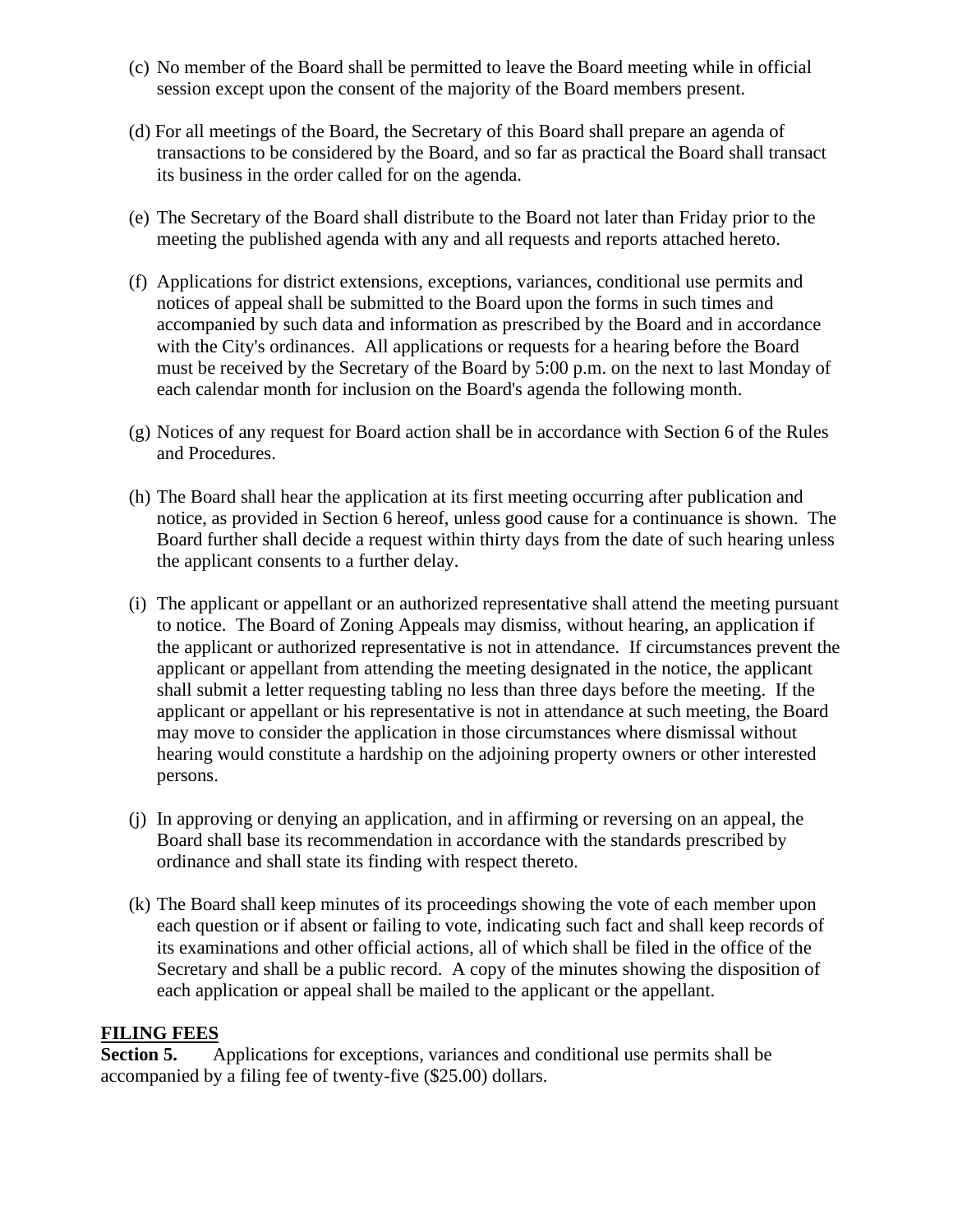# **NOTICE Section 6.**

- (a) Upon the filing of the application or notice of appeal the Secretary shall give notice thereof by one publication in a newspaper of general circulation in the city at least seven (7) days before the date of the hearing and shall also give ten (10) days notice of the hearing to the parties in interest. Publication of the Board's agenda in the Tri-Village News, either as a paid advertisement or as a news item, shall constitute the required notice as to each item appearing on such agenda.
- (b) In addition to the publication required in Section 6 (a) above, notice of the filing of an application for a variance from the City's Zoning Ordinance or for authorization of a conditional use shall be given to the owners of all lots in front of and behind the applicant's lot; extending laterally a minimum of two lots in both directions, as generally indicated by the diagram, irrespective of streets or alleys.
- (c) The notice form required by this section 6 shall be sent by certified mail return receipt requested by the applicant at his own expense and such receipt or receipts shall be filed with the Secretary as proof of notice.
- (d) A written acknowledgement of the receipt of notice form, or consent to the relief sought, signed by any of such owners shall take the place of the prescribed notice of such owners.
- (e) The Board may by affirmative vote of four (4) members dispense with the requirements of publications and notice in cases of minor variances, which, in the opinion of the concurring four members of the Board, will have no adverse effect upon neighboring properties.

### **APPEALS Section 7.**

- - (a) Appeals to the Board of Zoning Appeals may be taken by any person aggrieved who has legal standing in this matter. Such appeal shall be taken within twenty (20) days after the decision by filing with the officer from whom the appeal is taken and with the Board a notice of appeal specifying the grounds therefore. The officer from whom the appeal is taken shall forthwith transmit to the Board all the papers constituting a record upon which the action appealed from was taken. The Board shall fix a reasonable time for the hearing of the appeal, require ten (10) days' notice to the parties in interest, and decide the same within a reasonable time after it is submitted. Upon the hearing, any person may appear in person or by attorney. (Ord. 98-13. Passed 9-8-98.)
	- (b) Appeals from the decision of the Board of Zoning Appeals may be taken to the Courts as provided by law.

# **VOTING**

**Section 8.** Any member of the Board who votes present or abstains from voting on any motion for passage or adoption shall have this privilege; however, in the case of the majority of members voting on such a motion in the affirmative, the vote of the abstaining member shall be recognized as an affirmative vote.

### **RECONSIDERATION**

**Section 9.** Any member who voted on the prevailing side of a motion may move a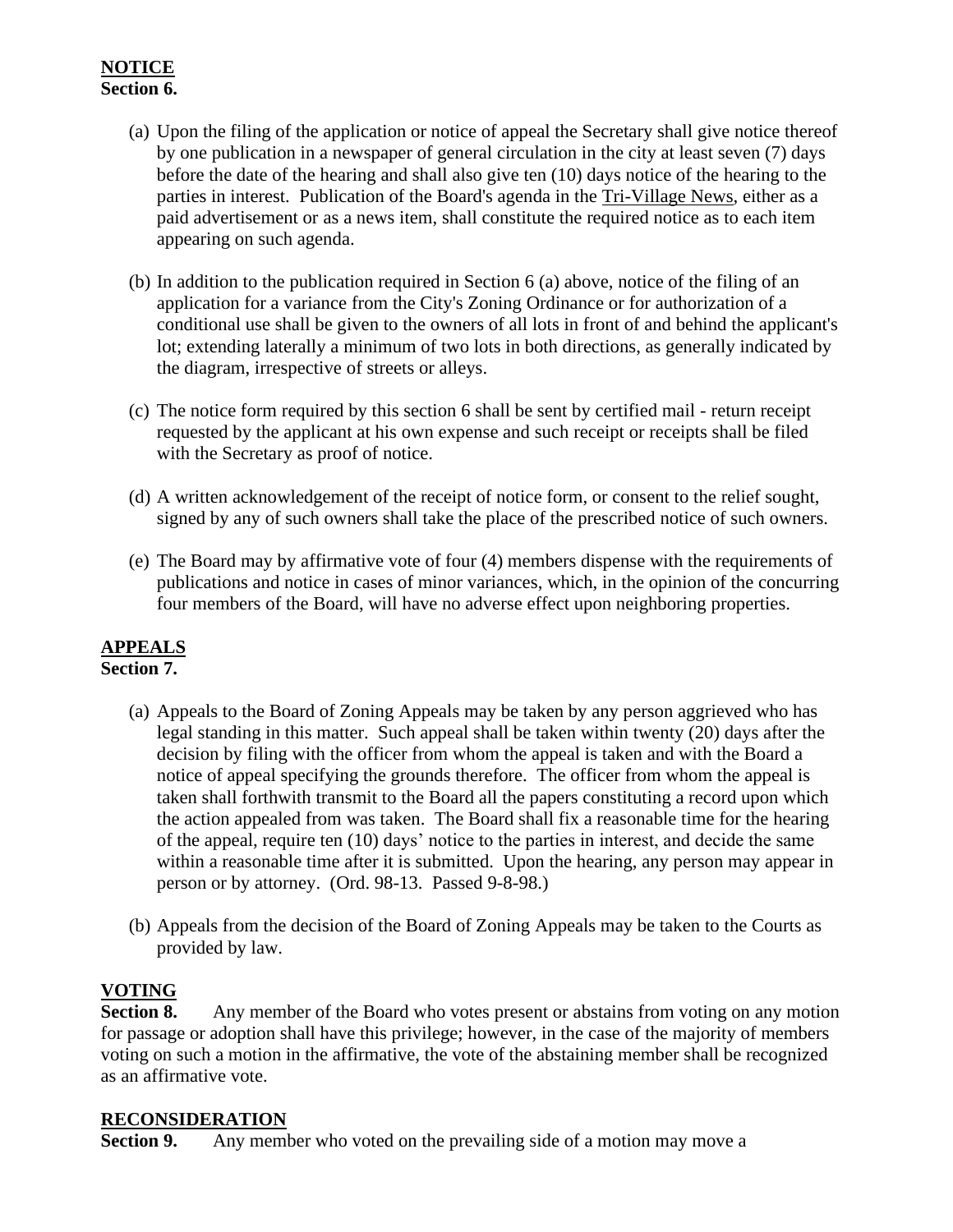reconsideration of any action of the Board, provided that the motion is made not later than the next regular meeting after such action was taken. A motion to reconsider may be laid upon the table and being laid upon the table, may be taken up for action at any time. No more than one motion to reconsider shall be made on any motion.

# **DIRECTOR OF BUILDING AND ZONING PRIVILEGES**

**Section 10.** The Director of Building and Zoning, or his delegate, shall be entitled at all times to privileges of the floor for the purpose of speaking upon any question pertaining to the respective requests.

# **SUSPENSION OF RULES**

**Section 11.** These Rules and Procedures may be suspended at any meeting of the Board by a vote of four (4) members and a vote of such suspension shall be taken by ayes and nays and shall be entered on the journal; provided, however, that the provisions of Section 6 of these Rules and Procedures shall not be suspended or modified except as specified therein, or by resolution adopted prior to the filing of any application or appeal to which such suspension or modification is to be made applicable.

# **SPECIAL MEETINGS**

**Section 12.** The Chairman or any three (3) members may call special meetings of the Board, upon written notice served personally upon each member, or left at his usual place of residence at least twenty-four (24) hours before the time fixed for such meeting. The notice calling a special meeting shall state the subjects to be considered and such meeting shall be limited to a consideration of such subjects, except by unanimous consent of all members present. Public Notice of any Special Board meeting shall comply with all applicable ordinances and laws.

## **QUESTION OF PARLIAMENTARY PROCEDURE**

**Section 13.** Questions of Parliamentary procedure not covered by these Rules and Procedures shall be governed by the latest published edition of Robert's Rules of Order available at the Grandview Heights Public Library.

### **ENFORCEMENT OF RULES**

**Section 14.** The Chairman of the Board shall conduct the meetings in accordance with these Rules and Procedures and see to it that members, City employees and other persons comply with these Rules.

### **RESIGNATION OF A MEMBER**

**Section 15.** Resignation of a member of the Board shall not take effect until his successor is appointed and qualified.

# **ADOPTION OF RULES**

**Section 16.** These Rules and Procedures have been adopted by the Grandview Heights Board of Zoning Appeals in accordance with Ordinance 98-13 of the City of Grandview Heights, Ohio. Passed 9-8-98.